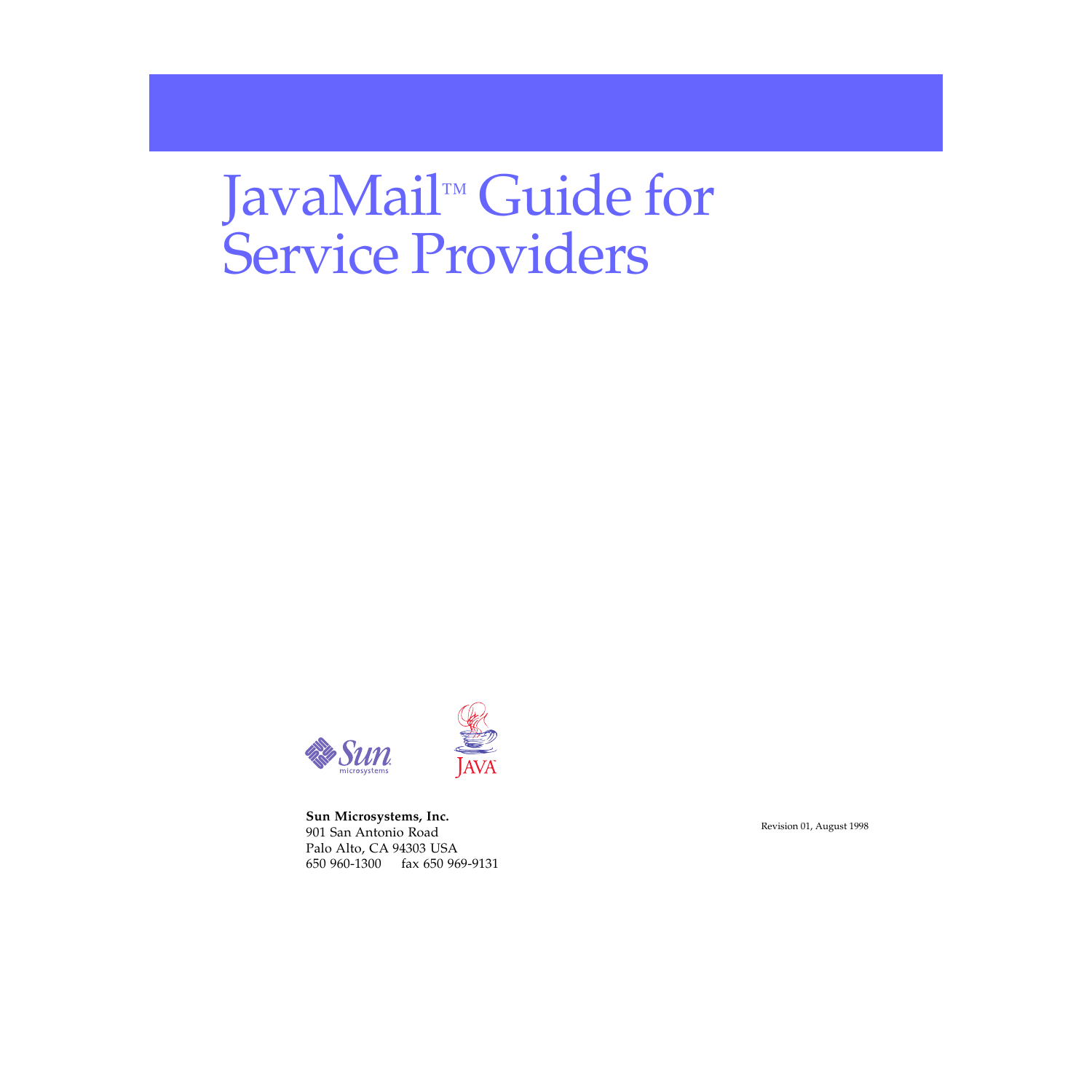# *JavaMail Guide for Service Providers*

Copyright 1998 Sun Microsystems, Inc., 901 San Antonio Road, Palo Alto, California 94303 U.S.A. All rights reserved.

This product or documentation is protected by copyright and distributed under licenses restricting its use, copying, distribution, and decompilation. No part of this product or documentation may be reproduced in any form by any means without prior written authorization of Sun and its licensors, if any. Third-party software, including font technology, is copyrighted and licensed from Sun suppliers.

Sun, Sun Microsystems, the Sun logo, Java, JavaSoft, JavaMail, JavaBeans, JDK, and Solaris are trademarks or registered trademarks of Sun Microsystems, Inc. in the U.S. and other countries.

The OPEN LOOK and Sun™ Graphical User Interface was developed by Sun Microsystems, Inc. for its users and licensees. Sun acknowledges the pioneering efforts of Xerox in researching and developing the concept of visual or graphical user interfaces for the computer industry. Sun holds a non-exclusive license from Xerox to the Xerox Graphical User Interface, which license also covers Sun's licensees who implement OPEN LOOK GUIs and otherwise comply with Sun's written license agreements.

U.S. Government approval required when exporting the product. Use, duplication, or disclosure by the U.S. Govt is subject to restrictions of FAR 52.227-14(g)(2)(6/87) and FAR 52.227-19(6/87), or DFAR 252.227-7015 (b)(6/95) and DFAR 227.7202-3(a) DOCUMENTATION IS PROVIDED "AS IS" WITHOUT WARRANTY OF ANY KIND, EITHER EXPRESS OR IMPLIED, INCLUDING BUT NOT LIMITED TO, ANY KIND OF IMPLIED OR EXPRESS WARRANTY OF NON-INFRINGEMENT OR THE IMPLIED WARRANTIES OF MERCHANTABILITY OR FITNESS FOR A PARTICULAR PURPOSE.

Copyright 1998 Sun Microsystems, Inc. All rights reserved. Use is subject to license terms. Third-party software, including font technology, is copyrighted and licensed from Sun suppliers. Sun, Sun Microsystems, the Sun Logo, Solaris, Java are trademarks or registered trademarks of Sun Microsystems, Inc. in the U.S. and other countries. Use, duplication, or disclosure by the U.S. Govt is subject to restrictions of FAR 52.227-14(g)(2)(6/87) and FAR 52.227-19(6/87), or DFAR 252.227-7015 (b)(6/95) and DFAR 227.7202-3(a)

Copyright 1998 Sun Microsystems, Inc., 901 San Antonio Road, Palo Alto, Californie 94303 Etats-Unis. Tous droits réservés.

Ce produit ou document est protégé par un copyright et distribué avec des licences qui en restreignent l'utilisation, la copie, la distribution, et la décompilation. Aucune partie de ce produit ou document ne peut être reproduite sous aucune forme, par quelque moyen que ce soit, sans l'autorisation préalable et écrite de Sun et de ses bailleurs de licence, s'il y en a. Le logiciel détenu par des tiers, et qui comprend la technologie relative aux polices de caractères, est protégé par un copyright et licencié par des fournisseurs de Sun.

Sun, Sun Microsystems, le logo Sun, Solaris, Java, JavaSoft, JavaMail, JavaBeans, et JDK sont des marques de fabrique ou des marques déposées de Sun Microsystems, Inc. aux Etats-Unis et dans d'autres pays. L'interface d'utilisation graphique OPEN LOOK et Sun™ a été développée par Sun Microsystems, Inc. pour ses utilisateurs et licenciés. Sun reconnaît les efforts de pionniers de Xerox pour la recherche et le développement du concept des interfaces d'utilisation visuelle ou graphique pour l'industrie de l'informatique. Sun détient une licence non exclusive de Xerox sur l'interface d'utilisation graphique Xerox, cette licence couvrant également les licenciés de Sun qui mettent en place l'interface d'utilisation graphique OPEN LOOK et qui en outre se conforment aux licences écrites de Sun. L'accord du gouvernement américain est requis avant l'exportation du produit.

LA DOCUMENTATION EST FOURNIE "EN L'ETAT" ET TOUTES AUTRES CONDITIONS, DÉCLARATIONS ET GARANTIES EXPRESSES OU TACITES SONT FORMELLEMENT EXCLUES DANS LA MESURE AUTORISÉE PAR LA LOI APPLICABLE, Y COMPRIS NOTAMMENT TOUTE GARANTIE IMPLICITE RELATIVE À LA QUALITÉ MARCHANDE, À L'APTITUDE À UNE UTILISATION PARTICULÈRE OU À L'ABSENCE DE CONTREFACON.

Copyright 1998 Sun Microsystems, Inc. Tous droits réservés. Distribué par des licences qui en restreignent l'utilisation. Le logiciel détenu par des tiers, et qui comprend la technologie relative aux polices de caractères, est protégé par un copyright et licencié par des fournisseurs de Sun. Sun, Sun Microsystems, le logo Sun, Solaris, Java sont des marques de fabrique ou des marques déposées de Sun Microsystems, Inc. aux Etats-Unis et dans d'autres pays.



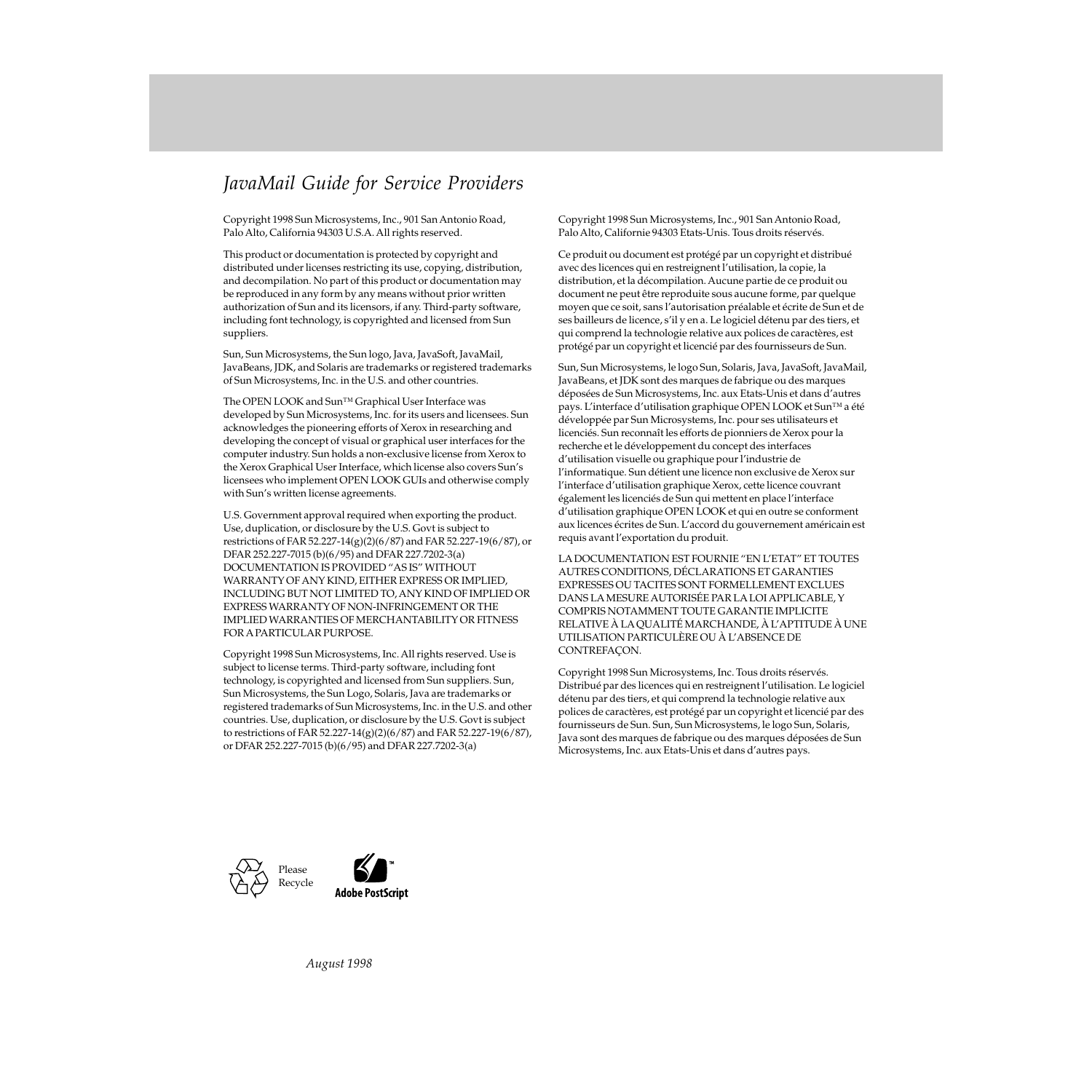# *Contents*

#### **[Chapter 1: Introduction 1](#page-4-0)**

**[Chapter 2: Messages 3](#page-6-0)** [The Structure of a Message 3](#page-6-0) [Simple Messages 4](#page-7-0) [Multipart Messages 4](#page-7-0) [Messages and the JavaBeans Activation Framework 5](#page-8-0) [The DataSource 6](#page-9-0) [The DataContentHandler 6](#page-9-0) [Message Subclasses 7](#page-10-0) [Creating a Message Subclass 7](#page-10-0) [Message Attributes 7](#page-10-0) [Setting Message Content 8](#page-11-0) [Accessing Message Content 8](#page-11-0) [Creating a](#page-12-0) MimeMessage Subclass 9 [Creating the Subclass 9](#page-12-0) [Headers 10](#page-13-0) [Content 12](#page-15-0) [Special Cases: Protocols that Provide Preparsed Data 13](#page-16-0)

#### **[Chapter 3: Message Storage and Retrieval 15](#page-18-0)** [Store 15](#page-18-0) [Authentication 15](#page-18-0) [The](#page-19-0) protocolConnect Method 16 [The](#page-19-0) connect Method 16 [Folder Retrieval 16](#page-19-0) [Folders 17](#page-20-0) [Folder Naming 18](#page-21-0) [Folder State 18](#page-21-0) [Messages Within a Folder 19](#page-22-0) [Getting Messages 20](#page-23-0) [Searching Messages 21](#page-24-0) [Getting Message Data in Bulk 22](#page-25-0) [Folder Management 23](#page-26-0) [Appending and Copying Messages 23](#page-26-0)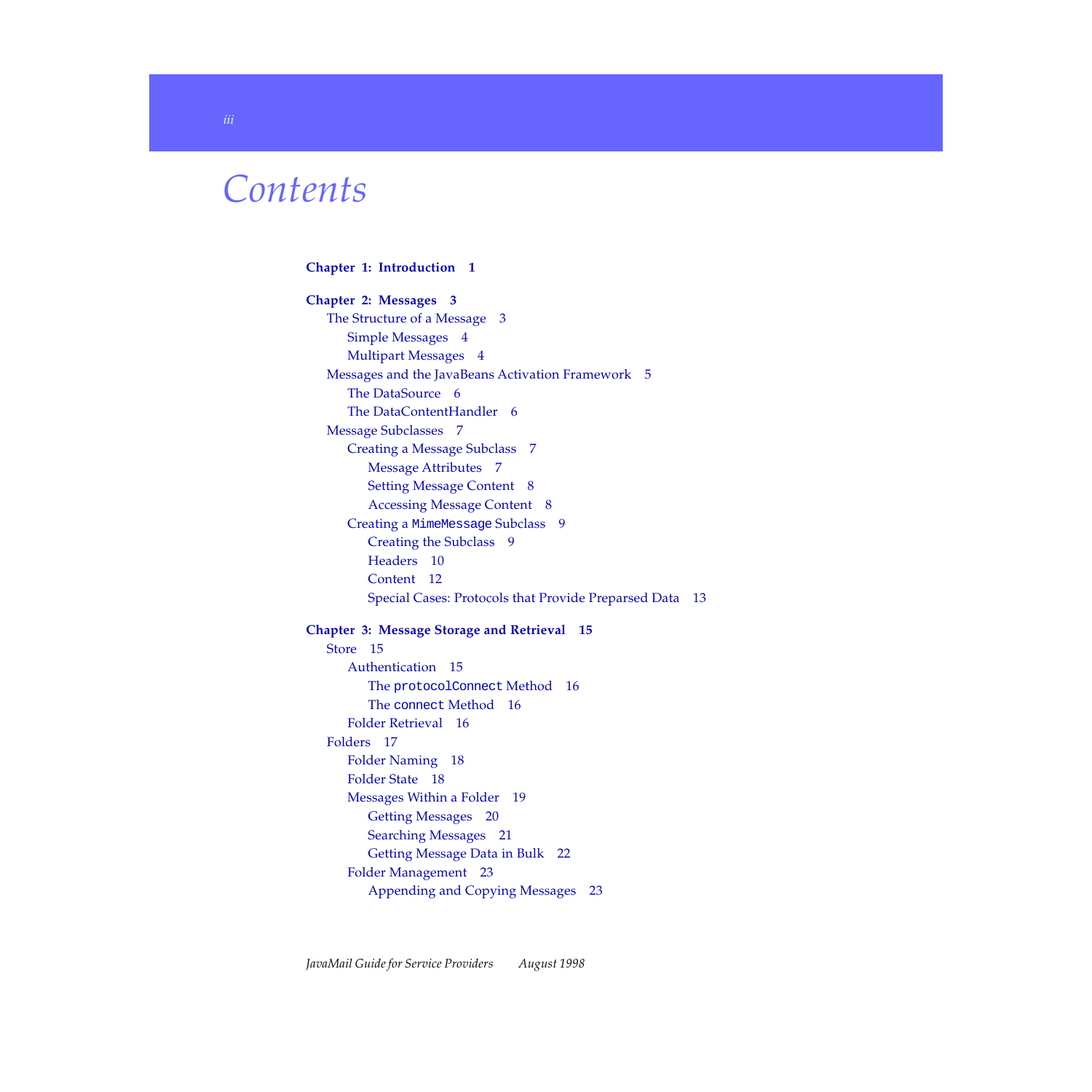[Expunging Messages 23](#page-26-0) [Handling Message Flags 24](#page-27-0)

#### **[Chapter 4: Message Transport 25](#page-28-0)**

[Transport 25](#page-28-0) [The](#page-28-0) sendMessage Method 25 [The](#page-29-0) protocolConnect Method 26 [Address 27](#page-30-0)

**[Chapter 5: Events 29](#page-32-0)**

**Chapter 6: [Packaging 31](#page-34-0)**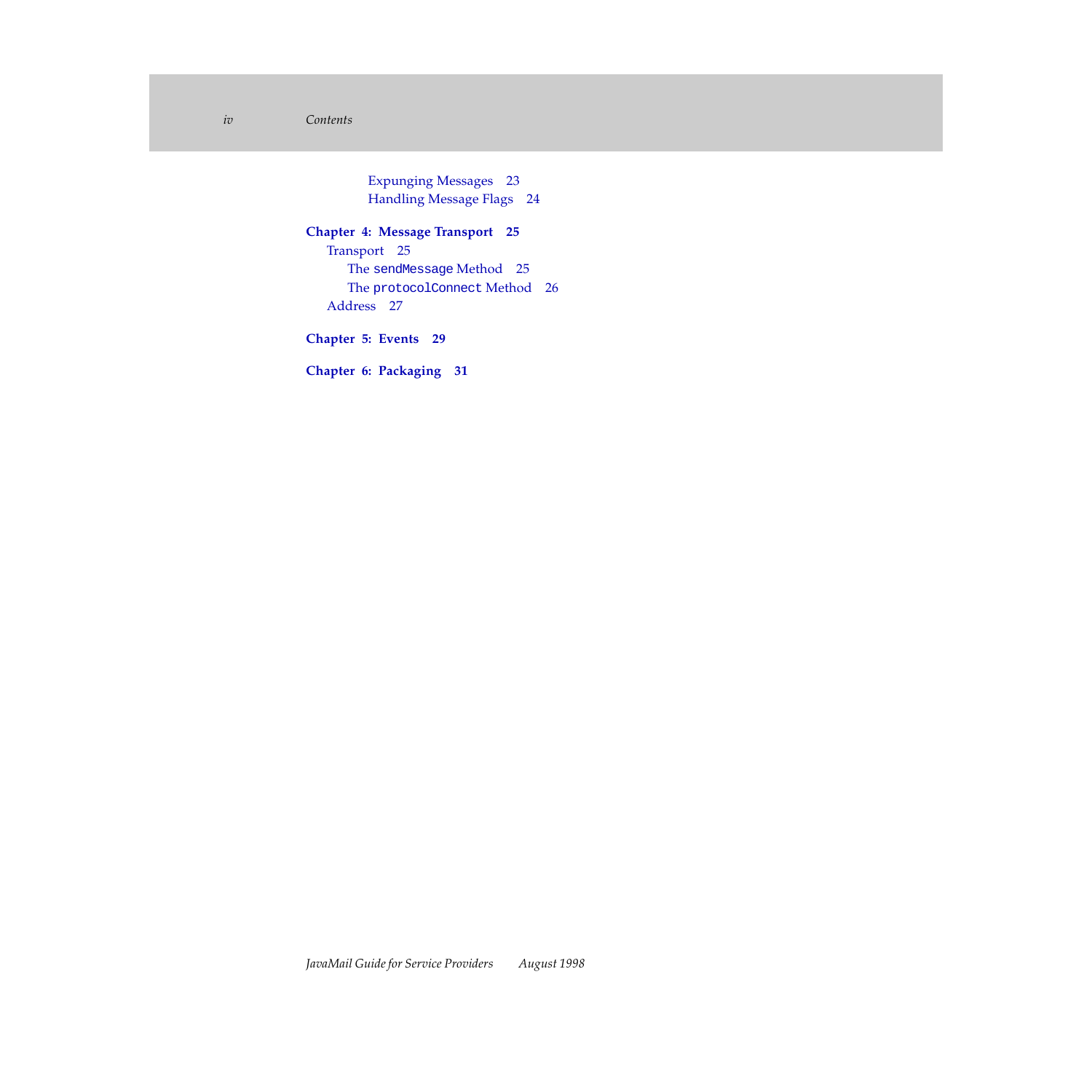# <span id="page-4-0"></span>*Chapter 1: Introduction*

JavaMail provides a common, uniform API for managing electronic mail. It allows service-providers to provide a standard interface to their standards-based or proprietary messaging systems using the Java programming language. Using this API, applications access message stores, and compose and send messages.





The JavaMail API is composed of a set of abstract classes that model the various pieces of a typical mail system. These classes include,

- Message—Abstract class that represents an electronic mail message. JavaMail implements the RFC822 and MIME Internet messaging standards. The MimeMessage class extends Message to represent a MIME-style email message.
- Store—Abstract class that represents a database of messages maintained by a mail server and grouped by owner. A Store uses a particular access protocol.
- Folder—Abstract class that provides a way of hierarchically organizing messages. Folders can contain messages and other folders. A mail server provides each user with a default folder, and users can typically create and fill subfolders.
- Transport—Abstract class that represents a specific transport protocol. A Transport object uses a particular transport protocol to send a message.

As a service provider, you implement abstract classes in terms of your specific protocol or system. For example, an IMAP provider implements the JavaMail API using the IMAP4 protocol. Clients then use your implementation to manipulate their electronic mail.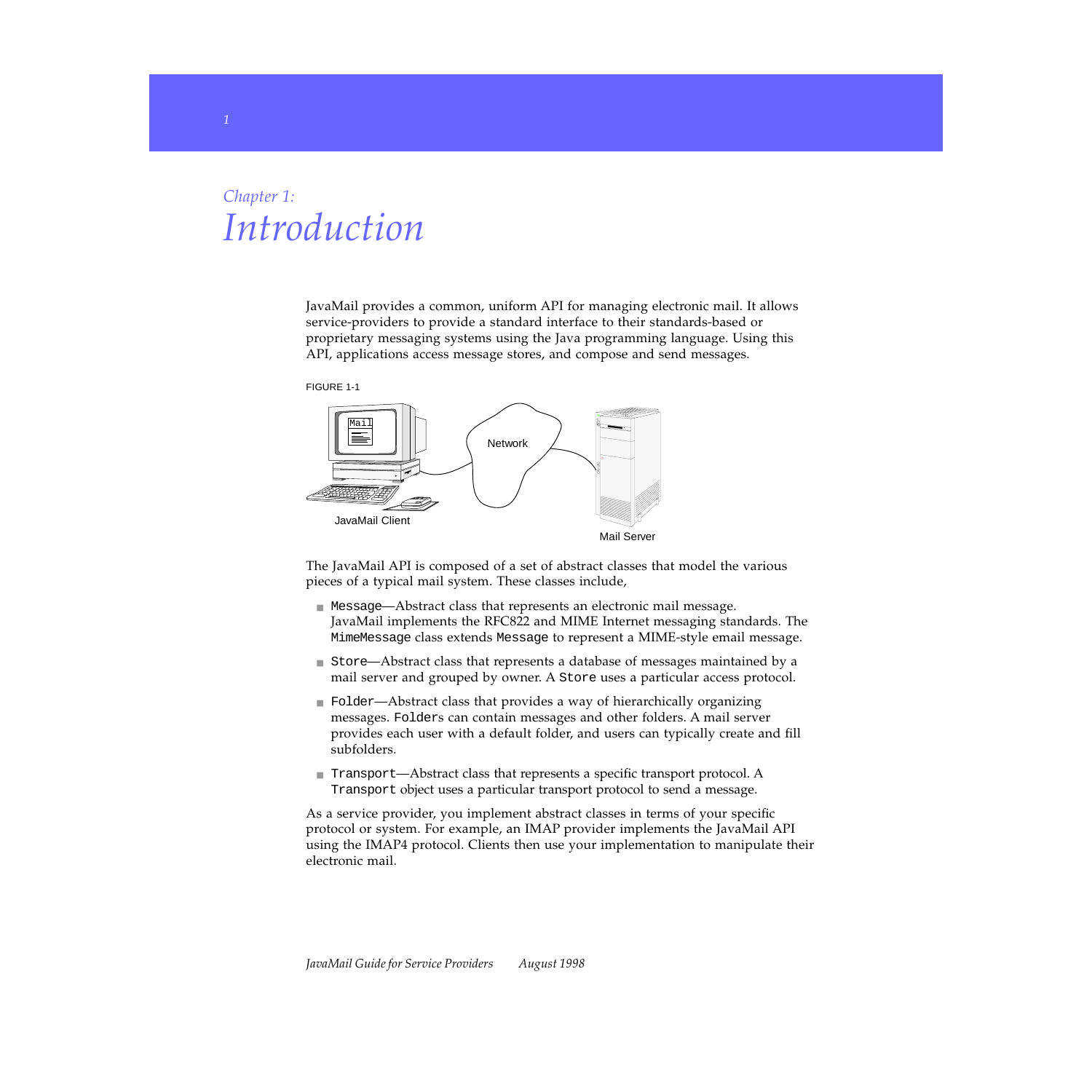The following figure shows a client using an IMAP4 implementation to read mail, and an SMTP implementation to send mail. (They can be from the same or different vendors.)





This Service Provider's Guide shows you how to develop and package a JavaMail service provider for your clients. It is meant to be used in conjunction with the Javadoc provided with the JavaMail API and the JavaMail API Specification.

This guide covers:

- Creating messages
- Storing and retrieving messages
- Sending a message
- Communicating with a client (for example, notifying the client of new mail)
- Packaging your implementation

The descriptions of the first three tasks show how to subclass the appropriate abstract classes and implement their abstract methods. In addition, the task descriptions point out the methods that have default implementations that you might choose to override for the sake of efficiency.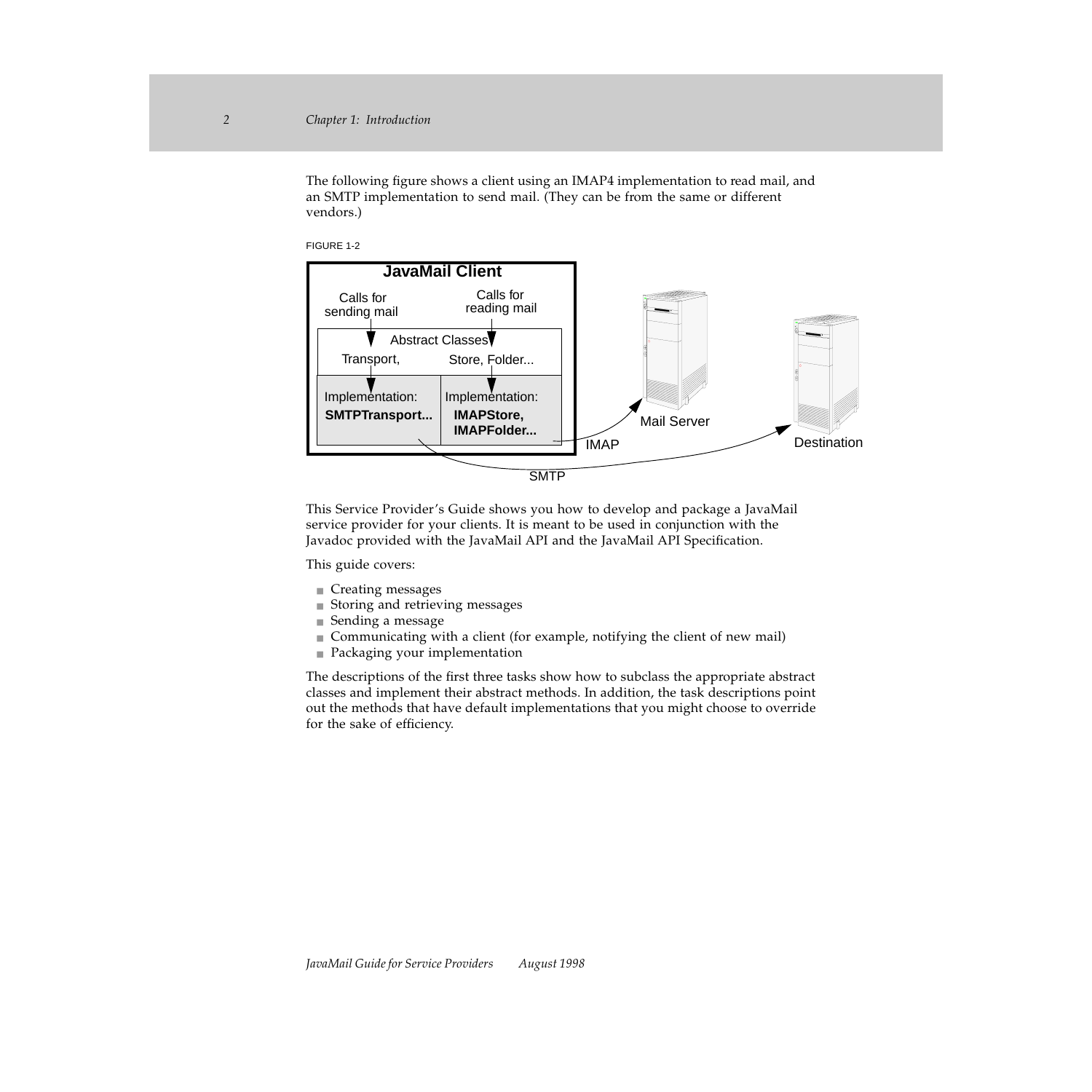<span id="page-6-0"></span>

Messages are central to any electronic mail system. This chapter discusses how to implement them for your provider.

If your provider allows only for the common case of creating and sending MIME style messages, then your provider can use the pre-written JavaMail message implementation: the javax.mail.internet.MimeMessage class. Implementations that furnish a protocol like SMTP fall into this category.

If your implementation does not fall into the previous category, you will have to implement your own Message subclass. This chapter

- Explains the structure of a Message object
- Explains how Message objects use the JavaBeans™ Activation Framework
- Shows you how to develop a Message subclass

# *The Structure of a Message*

The Message class models an electronic mail message. It is an abstract class that implements the Part interface.

The Message class defines a set of attributes and content for an electronic mail message. The attributes, which are name-value pairs, specify addressing information and define the structure of the message's content (its content type). Messages can contain a single content object or, indirectly, multiple content objects. In either case, the content is held by a DataHandler object.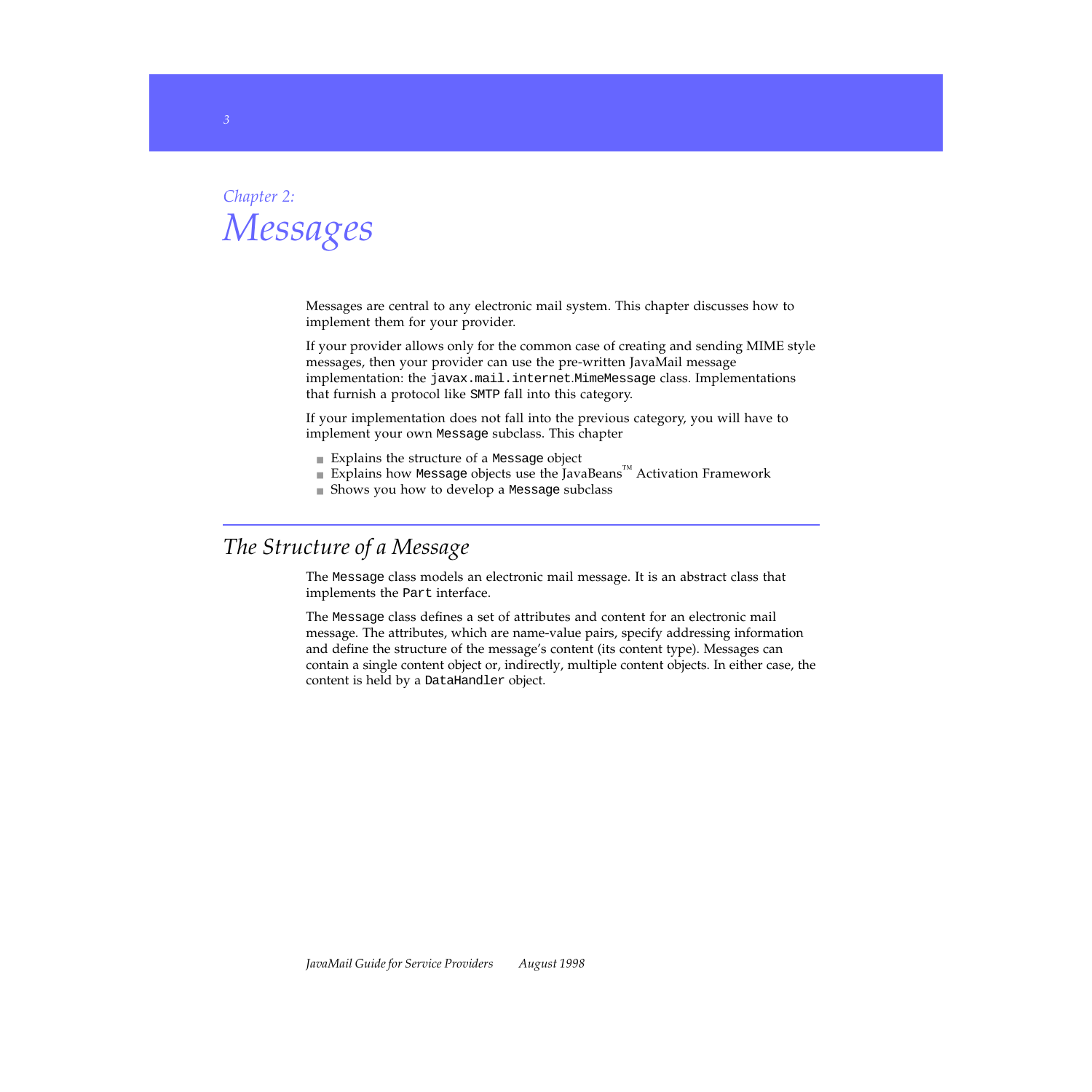### <span id="page-7-0"></span>*Simple Messages*

A simple message has a single content object, which is wrapped by a DataHandler object. The following figure shows the structure of a Message object:

| FIGURE 2-1 | Structure of a Simple Message |  |  |  |
|------------|-------------------------------|--|--|--|
|------------|-------------------------------|--|--|--|



# *Multipart Messages*

In addition to the simple structure shown above, messages can also contain multiple content objects. In this case the DataHandler object contains a Multipart object, instead of merely a a single block of content data.

A Multipart object is a container of BodyPart objects. The structure of a BodyPart object is similar to the structure of a Message object, because they both implement the Part interface.

Each BodyPart object contains attributes and content, but the attributes of a Bodypart object are limited to those defined by the Part interface. An important attribute is the content-type of this part of the message content. The content of a BodyPart object is a DataHandler that contains either data or another Multipart object. The following figure shows this structure: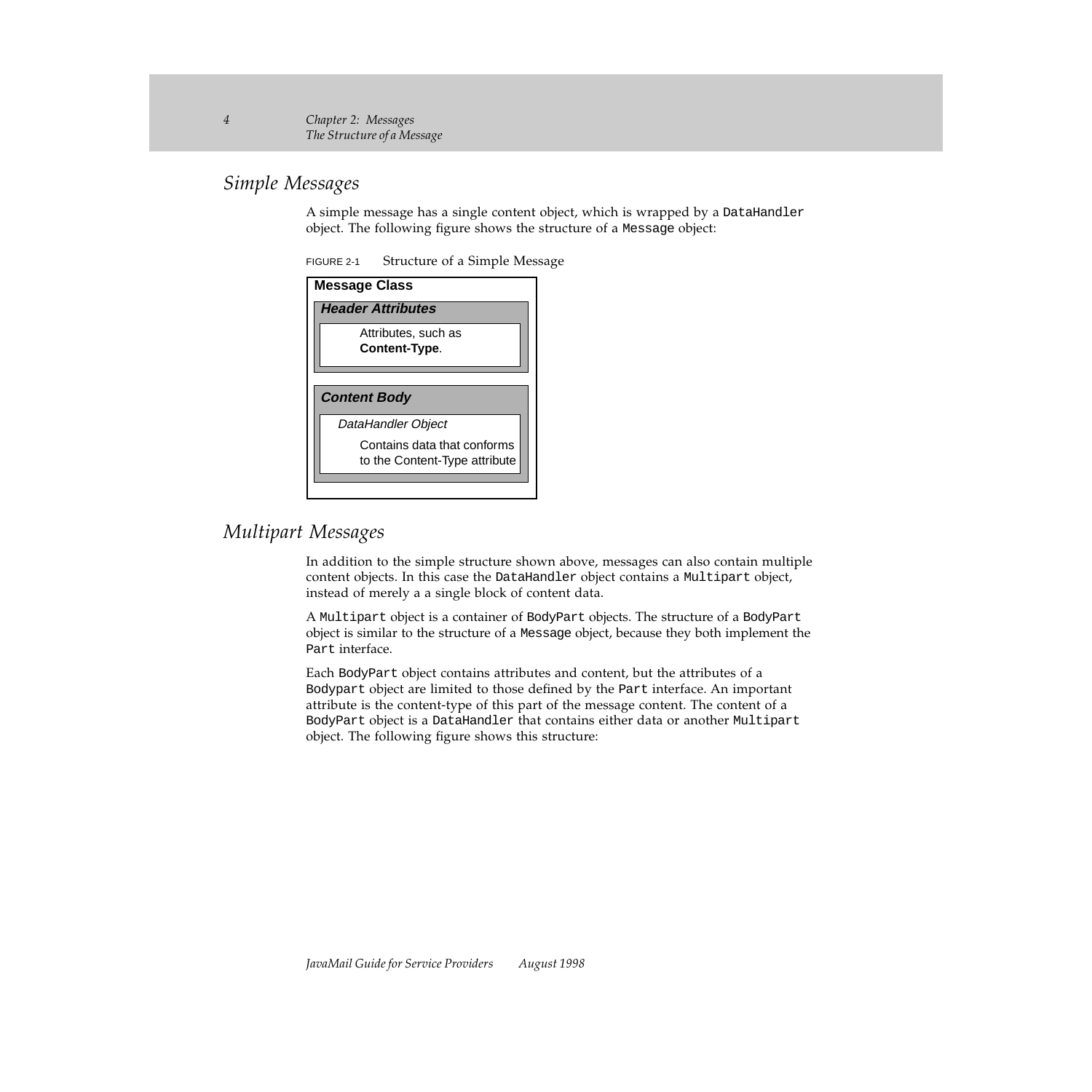

#### <span id="page-8-0"></span>FIGURE 2-2 Structure of a Message with Multiple Content Types

# *Messages and the JavaBeans Activation Framework*

As shown in [FIGURE 2-1 on page 4,](#page-7-0) the content of a message is represented by a DataHandler object. The DataHandler class is part of the JavaBeans Activation Framework (JAF). Documentation on the JAF can be obtained from the world-wide web at

http://java.sun.com/beans/glasgow/jaf.html.

The DataHandler class provides a consistent interface to data, independent of its source and format. The data can be from message stores, local files, URLs or objects in the Java programming language.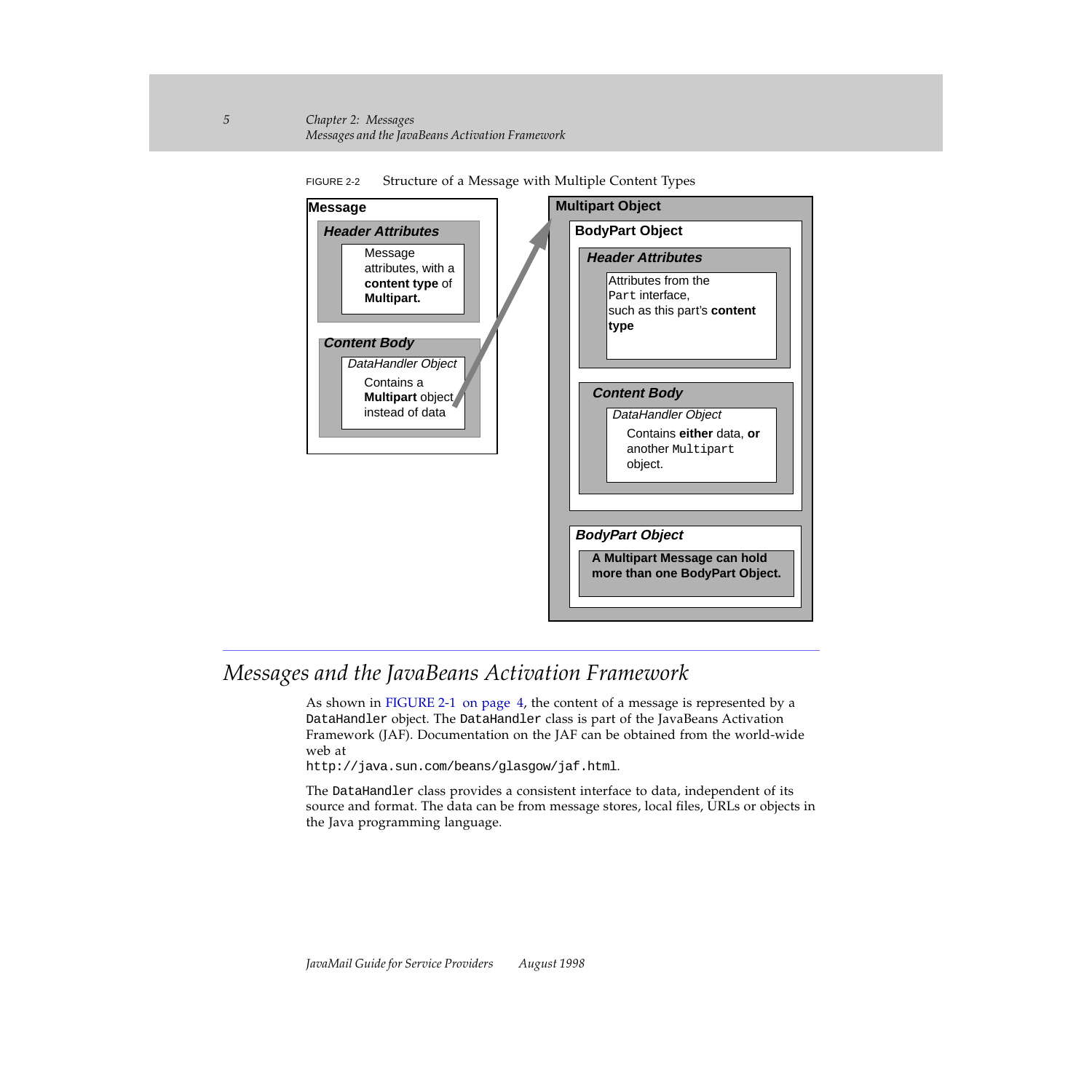#### <span id="page-9-0"></span>*The DataSource*

A DataHandler object accepts data in the form of an object in the Java programming language directly. For data from message stores, files or URLs, however, a DataHandler depends on objects that implement the DataSource interface to provide data access. A DataSource object provides access to data in the form of an input stream.The DataSource interface is also part of the JAF. JavaMail provides the following DataSource objects:

- javax.mail.MultipartDataSource
- javax.mail.internet.MimePartDataSource

#### *The DataContentHandler*

DataHandler objects return the content of a message as an object in the Java programming language. They use objects that implement the DataContentHandler interface to translate message content between the streams provided by DataSource objects and objects in the Java programming language. The getContent and writeTo methods of the text/plain DataContentHandler show this:

```
 public class text_plain implements DataContentHandler {
   // This method creates a String from a "text/plain"
   // data source
   public Object getContent(DataSource dataSource) {
     InputStream inputStream = dataSource.getInputStream();
     ByteArrayOutputStream outputStream =
      new ByteArrayOutputStream();
     int c;
    while ((c = inputStream.read()) != -1) outputStream.write(c)
     // get the character set from the content-type
     String charset = getCharSet(dataSource.getContentType());
     return new String(outputStream.toByteArray(), charset);
   }
   // This method creates a byte stream from a String
   public void writeTo(Object object, String type,
                       OutputStream outputStream) {
     OutputStreamWriter writer =
      new OutputStreamWriter(outputStream, getCharset(type));
     String string = (String)object;
     writer.write(string, 0, string.length());
     writer.flush();
   }
 }
```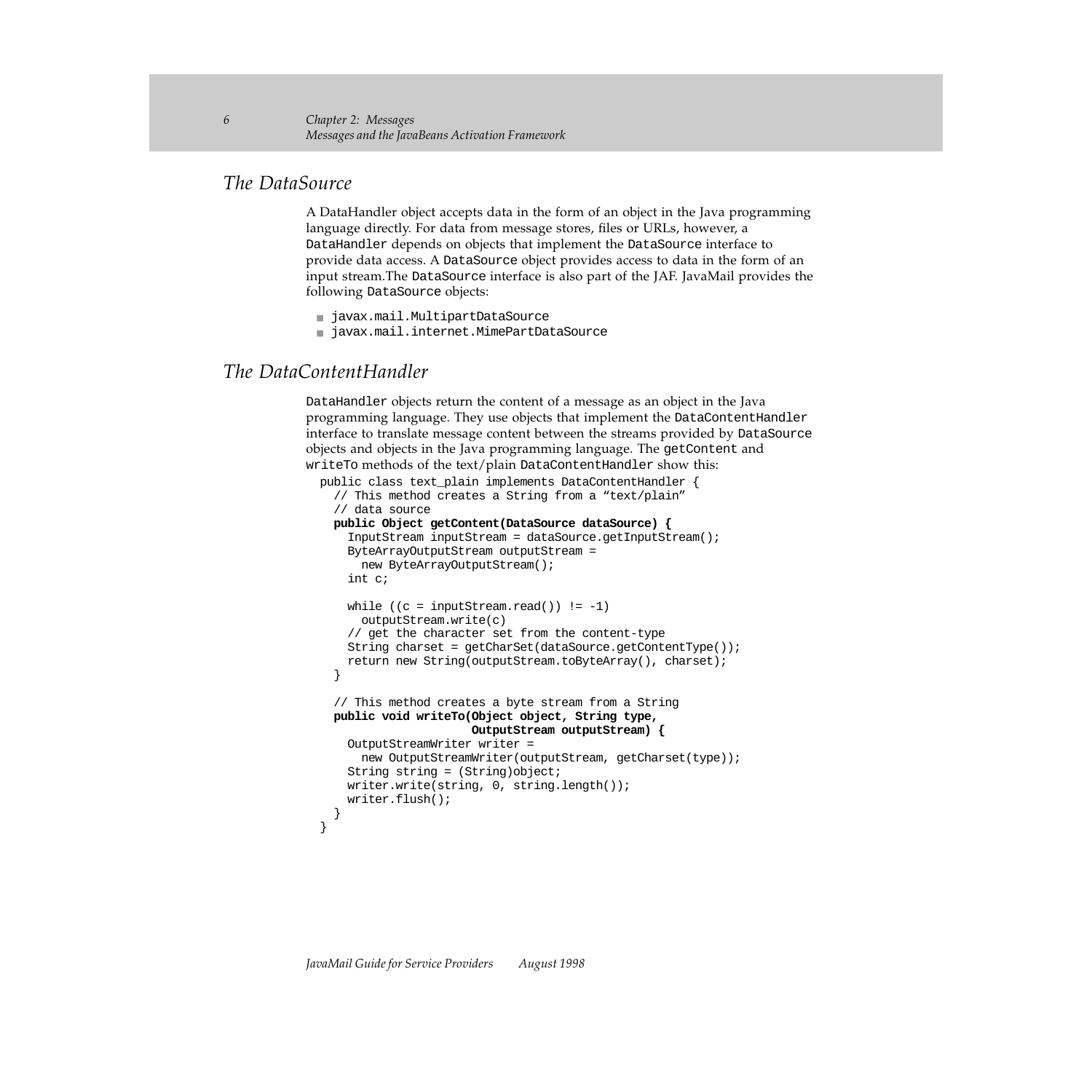<span id="page-10-0"></span>DataContentHandlers are also part of the JAF. The JavaMail implementation in the com.sun.mail.handlers package includes DataContentHandlers for the following two MIME types:

- multipart/mixed (the name of the class is multipart\_mixed)
- text/plain (the name of the class is text\_plain)

A DataHandler typically finds the correct DataContentHandler for a particular MIME type through the MailCap registry. (The client programmer can also provide the correspondence programmatically.)

# *Message Subclasses*

The following factors determine the message class of your provider:

- If applications will use your provider for interacting with a non-MIME messaging system, create a subclass of the Message class (See "Creating a Message Subclass" on page 7.)
- If applications will use your provider to interact with a message store that supports MIME messages, create a subclass of the MimeMessage class. [\(See](#page-12-0)  ["Creating a MimeMessage Subclass" on page 9.\)](#page-12-0)
- If applications will use your provider to send MIME messages then use the MimeMessage class without subclassing it.

## *Creating a Message Subclass*

When you subclass the Message class, you must implement methods that manage attributes, that retrieve content, and that set content.

# *Message Attributes*

Your implementation is expected to support the attributes in the Message class and its Part interface by implementing their get and set methods. If your messaging system does not allow the modification of an attribute, have the method that sets it throw the IllegalWriteException.

In addition to supporting the predefined attributes, you can also expose attributes specific to your implementation. To make a system-specific attribute available in your subclass, add a field that represents the attribute and provide accessor methods for it.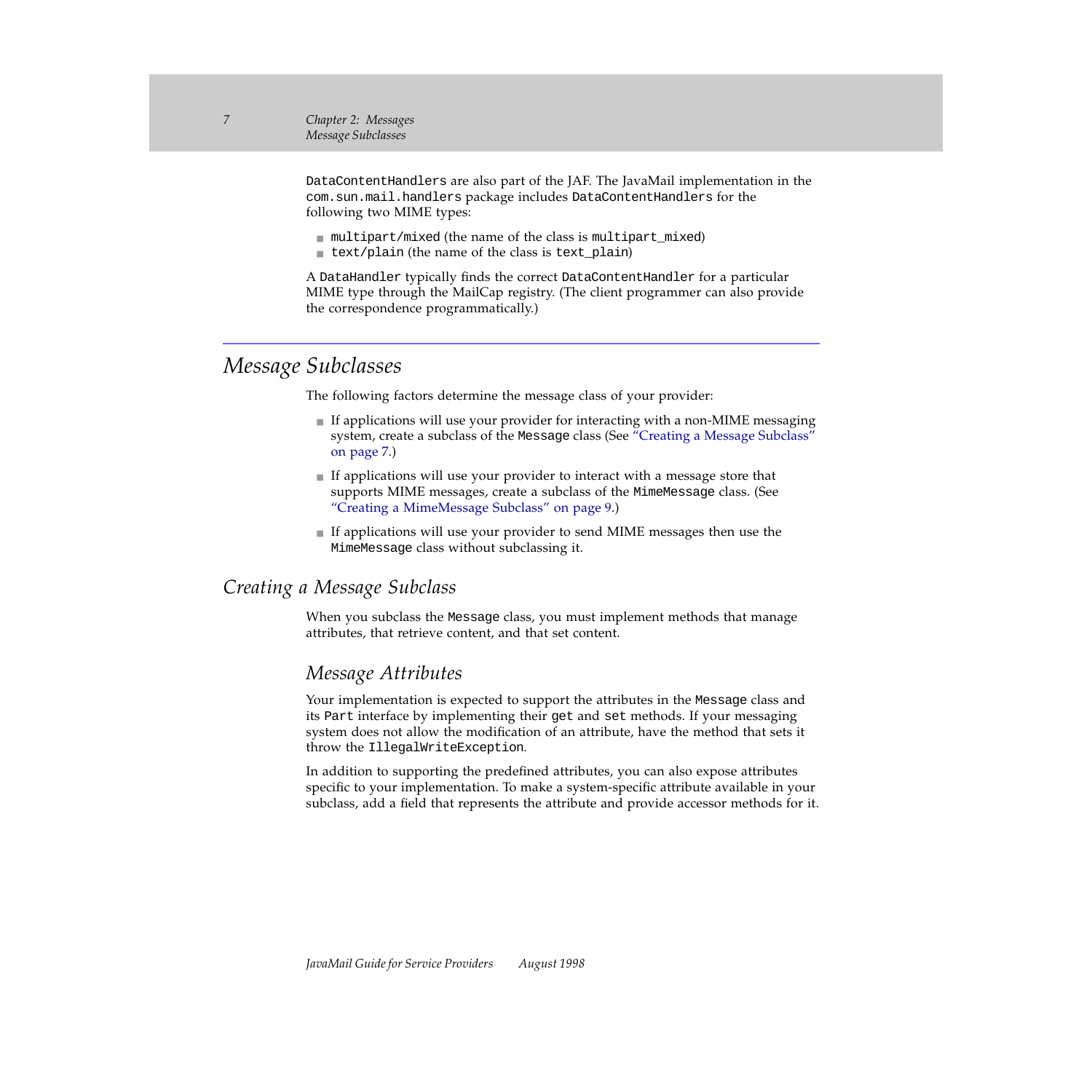<span id="page-11-0"></span>*8 Chapter 2: Messages Message Subclasses*

### *Setting Message Content*

The Message class provides a number of abstract methods for setting message content. These will be used by clients preparing an outgoing message.

Some methods take message data directly, and expect your implementation to wrap the data in a DataHandler object:

```
public void setContent(java.lang.Object obj,
                           java.lang.String type) 
public void setText(java.lang.String text)
```
To wrap the data, use the DataHandler constructor that requires an object and a data type. You can then call the same method that clients call when they have wrapped their data in a DataHandler object themselves:

public void setDataHandler(javax.activation.DataHandler dh)

This method is abstract.

### *Accessing Message Content*

The Message class provides three methods for getting the message content:

- public javax.activation.DataHandler getDataHandler()
- public java.lang.Object getContent()
- public java.io.InputStream getInputStream()

They are used by clients to get a message from a folder. To implement these methods:

#### **1. Optional: provide a cache for the DataHandler object**

Caching the DataHandler can improve performance if it reduces the number of times you must access the store.

```
 public MyMessage extends Message {
       // field for caching the data handler
      private DataHandler dh;
 ...
     }
```
#### **2. Implement the abstract getDataHandler method**

Return the appropriate DataHandler object. For example:

```
 public MyMessage extends Message {
 ...
      public DataHandler getDataHandler() throws MessagingException {
       if (dh == null) dh = new DataHandler(new SomeDataSource(this));
        return dh;
 }
 }
```
Note that you must provide a DataSource object to the DataHandler. For example, the MimeMessage subclass uses the MimePartDataSource class.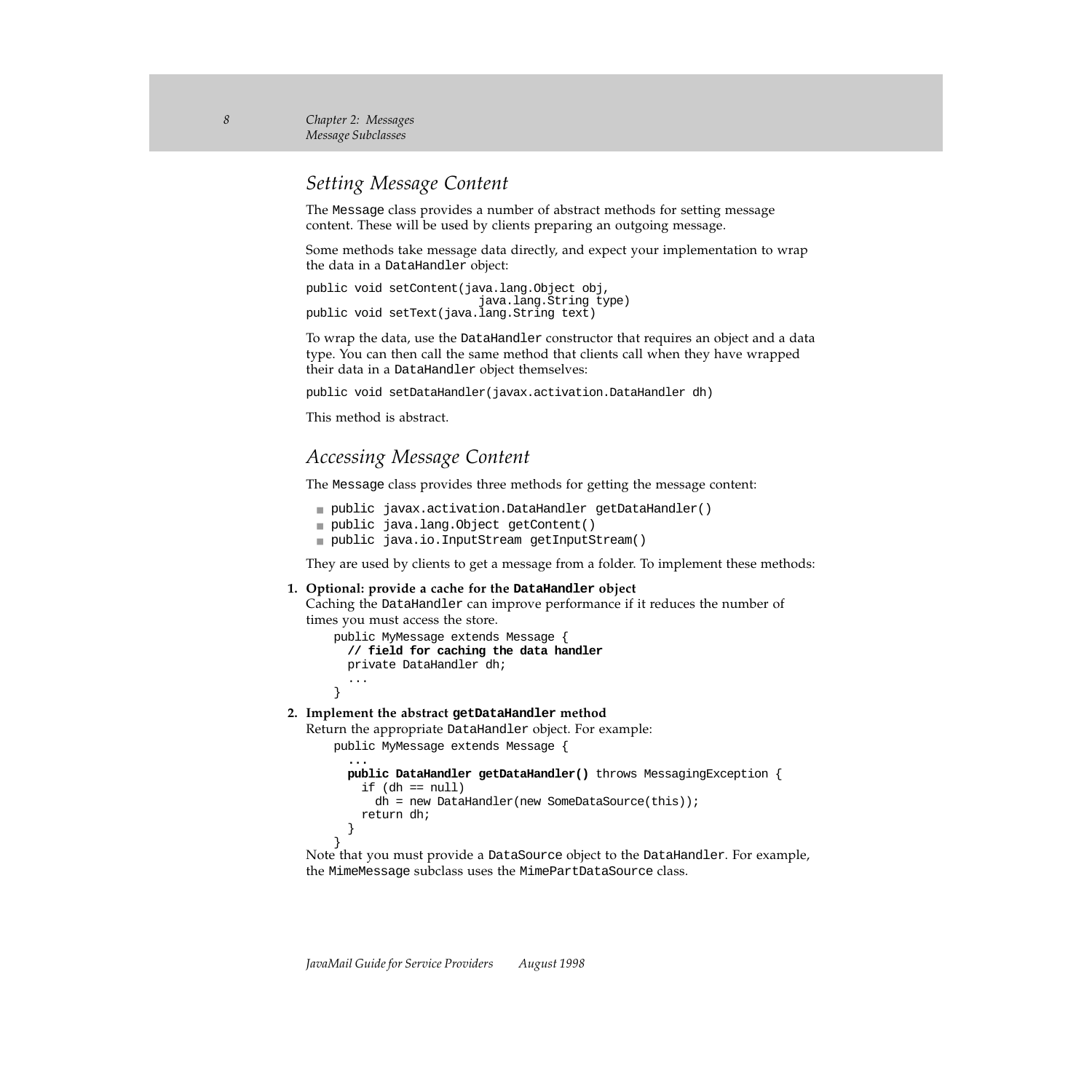<span id="page-12-0"></span>**3. Have the getInputStream and getContent methods delegate to the JAF.** Implement the getInputStream and getContent methods to call the corresponding DataHandler methods.

For example:

```
 public InputStream getInputStream() throws IOException {
      return getDataHandler().getInputStream();
 }
    public Object getContent() throws IOException {
      return getDataHandler().getContent();
     }
```
Using the techniques described above ensures that you make proper use of the JAF. The javax.mail.internet package is implemented this way.

#### *Creating a* MimeMessage *Subclass*

The javax.mail.internet package provides a complete implementation of the internet standards that define the structure of an email message: RFC822 and MIME (RFC2045 - 2047). It defines a subclass of the Message class called MimeMessage. The MimeMessage class adds:

- *1.* Methods to get and set MIME-specific attributes.
- *2.* The ability to parse a MIME-style input stream into its header and content.
- *3.* The ability to generate a MIME-style bytestream.

This section explains enough about the MimeMessage class and the javax.mail.internet package to enable you to implement a subclass of MimeMessage. The upcoming sections use a POP3 implementation, POP3Message, as an example.

# *Creating the Subclass*

A newly created message, when it represents a message from a message store, should be a lightweight object that is filled with data only as that data is required. Your constructor, therefore, should create a message object that does not immediately load its data. For example:

```
public class POP3Message extends MimeMessage {
   // Keep track of whether data has been loaded
   boolean loaded = false;
     ...
   public POP3Message(POP3Folder folder, int messageNumber) {
       // This MimeMessage constructor returns an empty message object
       super(folder, messageNumber);
   }
   ...
}
```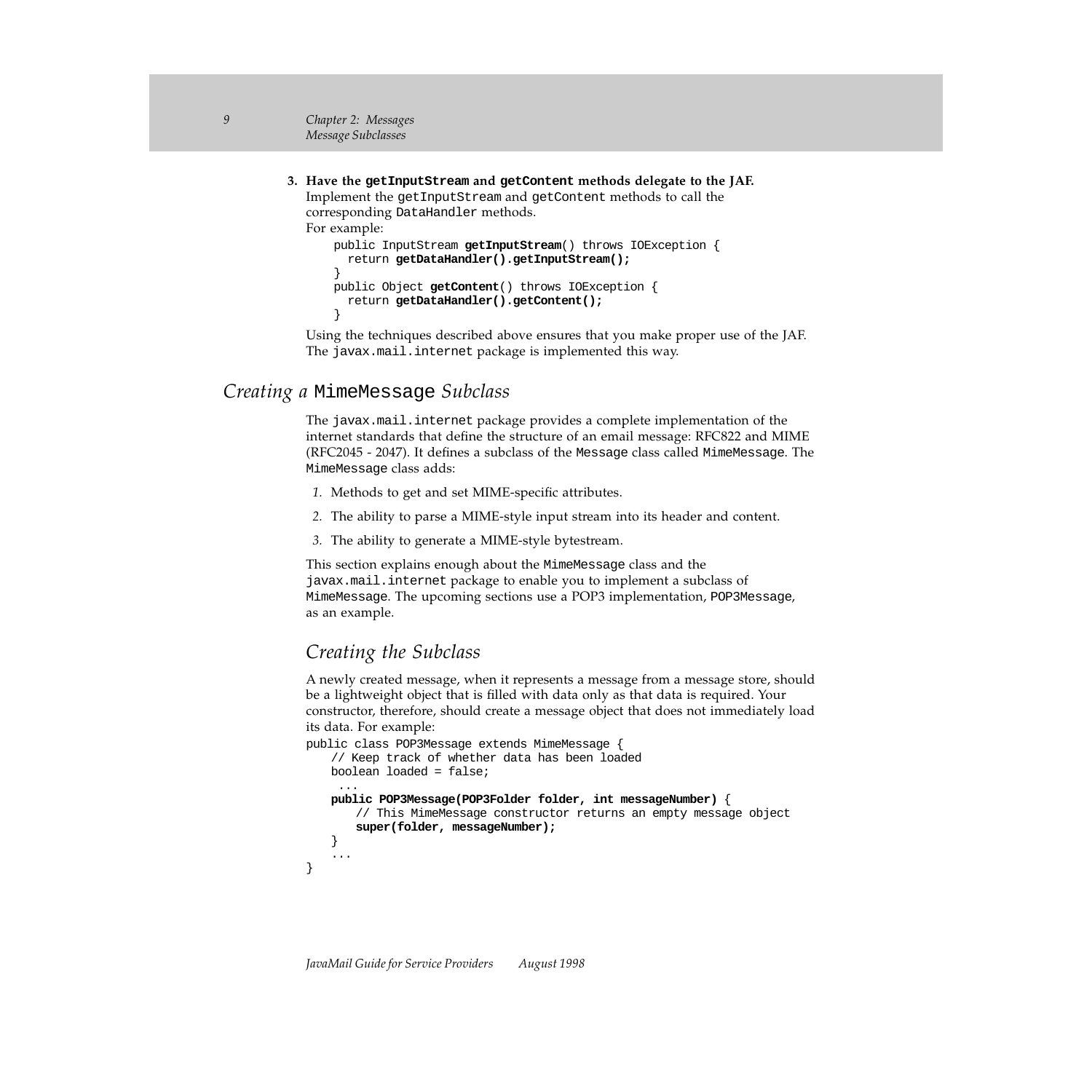<span id="page-13-0"></span>Objects that return messages, such as folders, can use this constructor. For example, the folder class that is part of the POP3 service provider, POP3Folder, could get a particular POP3 message:

```
 public Message getMessage(int messageNumber) {
    POP3Message message;
 ...
      message = new POP3Message(this, messageNumber);
     ...
    return message;
   }
```
The next sections, which discuss how to manage Message headers and content, describe a way to load the message's data on demand.

#### *Headers*

The MimeMessage constructor holds its headers in a

javax.mail.internet.InternetHeaders object. This object, when constructed with an InputStream, reads lines from the stream until it reaches the blank line that indicates end of header. It stores the lines as RFC822 header-fields. After the InternetHeaders object reads from the input stream, the stream is positioned at the start of the message body.

The POP3 implementation uses this constructor to load the message headers when one is requested:

```
 public class POP3Message extends MimeMessage {
     //Keep track of whether the Message data has been loaded
    boolean loaded = false;
    int hdrSize;
 ...
    public String[] getHeader(String name) {
       //Get the headers on demand from the message store
     load();
      // Don't need to reimplement getting the header object's contents
      return super.getHeader(name);
 }
     /*** Reimplement all variants of getHeader() as above ***/
     ...
    private synchronized void load() {
      if (!loaded) {
        // Get message data (headers and content) and cache it
       content = POP3Command("RETR", msgno);
         // Open a stream to the cache
        InputStream is = new ByteArrayInputStream(content);
        // Setup "headers" field by getting the header data
        headers = new InternetHeaders(is);
         // Save header size to easily access msg content from cache
       hdrSize = content.length - is.available();
        loaded = true;
```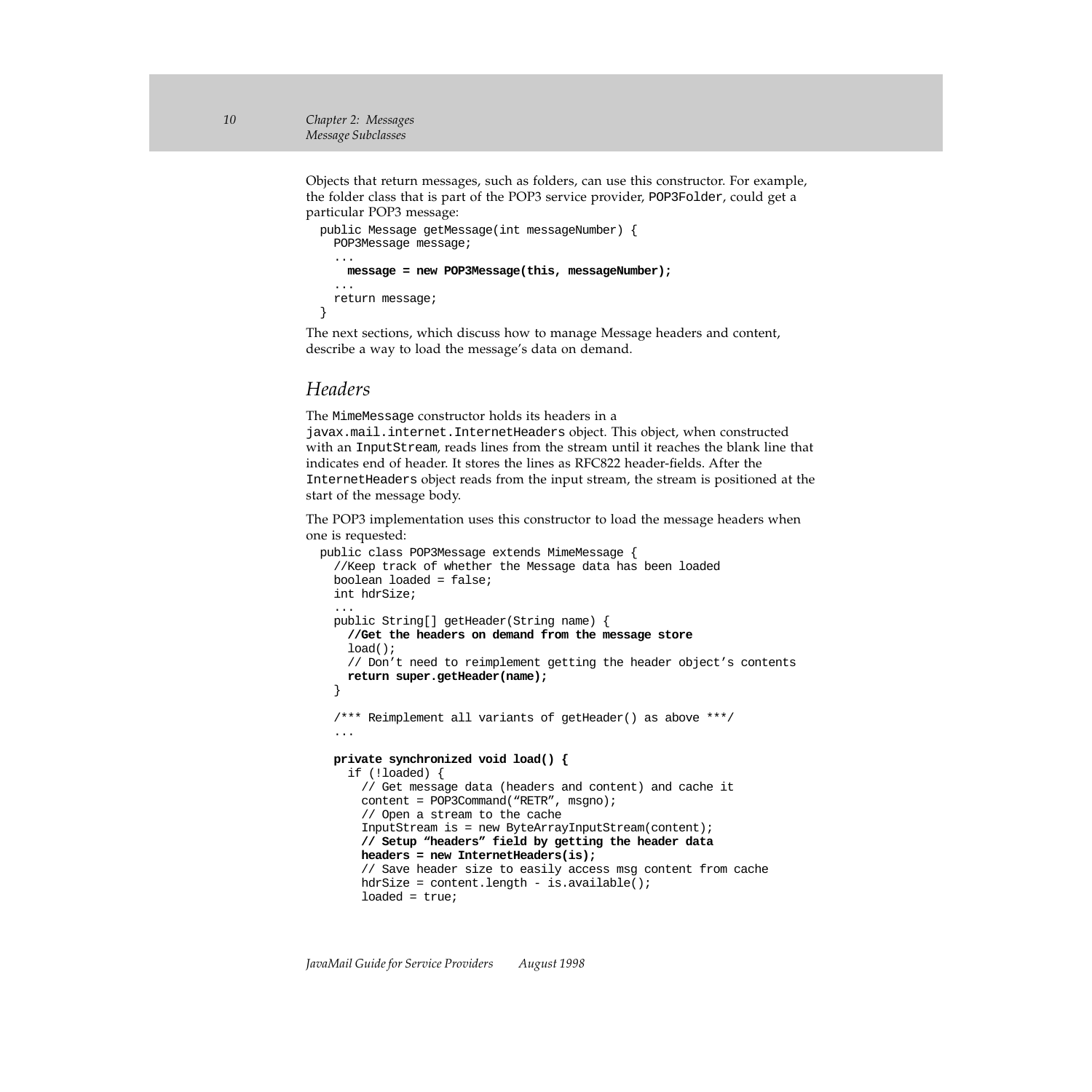```
 }
      }
 }
```
#### *Internationalization of Headers*

RFC 822 allows only 7bit US-ASCII characters in email headers. MIME (RFC 2047) defines techniques to encode non-ASCII text in various portions of a RFC822 header, so that such text can be safely transmitted across the internet. These encoding techniques convert non-ASCII characters into sequences of ASCII characters. At the receiving end these characters must be decoded to recreate the original text.

The RFCs specify which standard headers allow such encoding. For example, the Subject header permits encoded characters, but the Content-ID header does not.

The MimeMessage.getHeader methods obtain the named header from the InternetHeaders object without decoding it; they return raw data. Similarly, the MimeMessage.setHeader method sets the named header without encoding it. The specialized methods such as getSubject, setSubject, getDescription and setDescription do apply MIME and RFC822 semantics to the header value.

If your MimeMessage subclass adds new headers that require encoding and decoding, your implementation of those headers' supporting get and set methods is responsible for doing this. The MimeUtility class provides a variety of static methods to help you, such as the decodeText and encodeText methods.

The decodeText method decodes a raw header and returns its value as a Unicode string. An example of its use:

```
 public String getMyHeader() throws MessagingException {
    String rawvalue = getHeader("MyHeader", null);
    try {
      return MimeUtility.decodeText(rawvalue);
     } catch (UnsupportedEncodingException ex) {
      return rawvalue;
 }
 }
```
The encodeText method encodes a raw header and sets its value as a Unicode string. An example of its use:

```
 public void setMyHeader(String rawHeader) throws MessagingException
 {
       try {
         setHeader("MyHeader",
                   MimeUtility.encodeText(rawHeader);
     } catch (UnsupportedEncodingException uex) {
       throw new MessagingException("Encoding error", uex);
     }
   }
```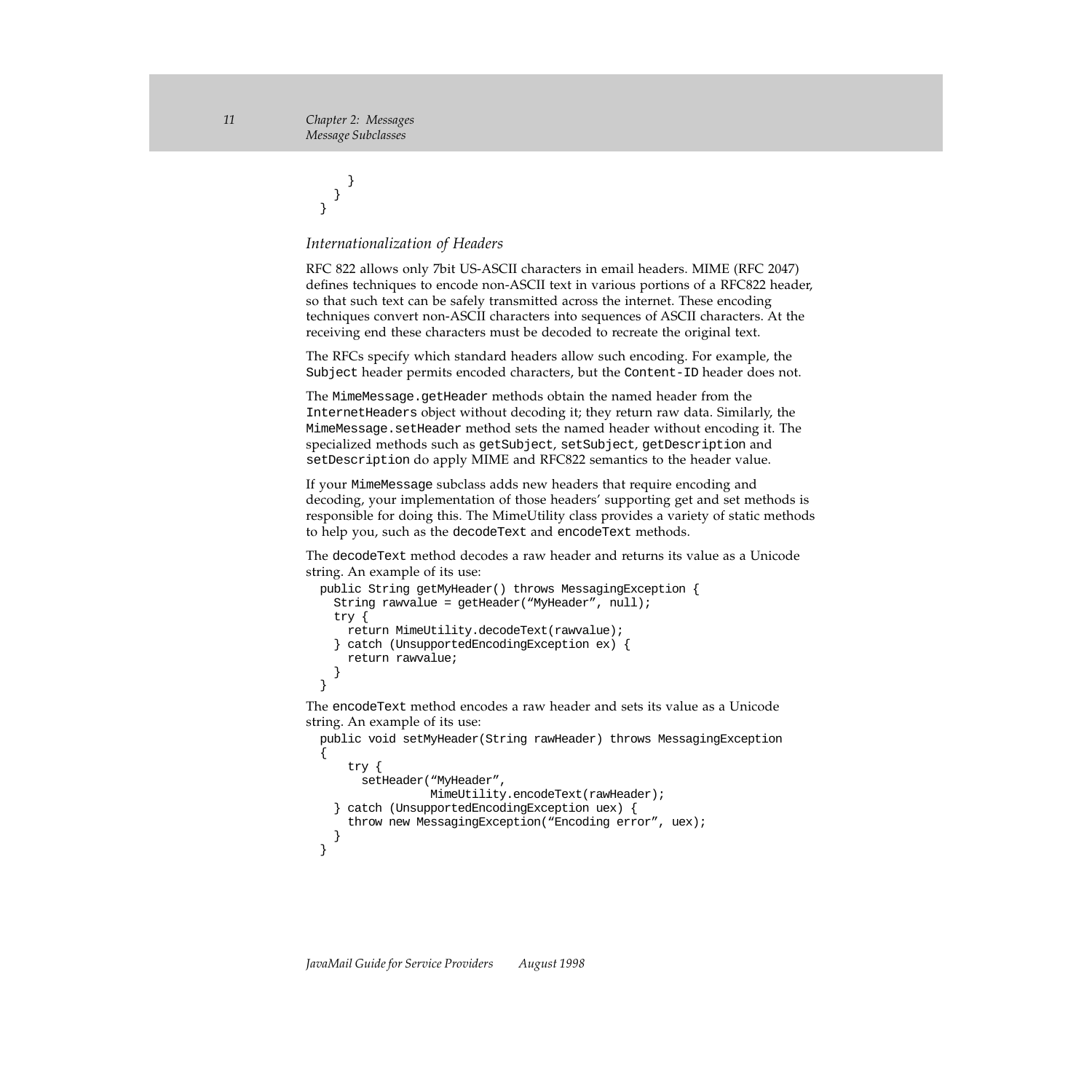# <span id="page-15-0"></span>*Content*

The getDataHandler method returns a DataHandler object that wraps (contains) the message's content data. As shown in the discussion on how to ["Implement the](#page-11-0)  [abstract getDataHandler method" on page 8](#page-11-0), this is done by instantiating a DataHandler object with a suitable DataSource object. (The DataHandler object uses the DataSource object to provide a stream to a DataContentHandler object. The DataContentHandler object translates message content from the stream to an object in the Java programming language.)

For a MimeMessage object, the DataSource object is a MimePartDataSource. The MimePartDataSource provides an input stream that decodes any MIME contenttransfer encoding that is present. The MimePartDataSource class:

*1.* Creates a DataSource from a MimePart

The constructor MimePartDataSource(MimePart part) stores the part object internally and delegates to its methods. For example, the MimePartDataSource object's getContentType method just calls the part's getContentType method.

*2.* Implements the DataSource interface's getInputStream method

The MimePartDataSource uses the part available to it to decode any MIME content-transfer encoding that is present. To do this the getInputStream method:

- *a.* Fetches the data stream using the part's getContentStream protected method.
- *b.* Checks whether the part has any encoding (using the getEncoding method)
- *c.* If it finds any encoding, it attempts to decode the bytes
- *d.* Returns the decoded bytes.

When you subclass the MimeMessage class, you only need to override the getContentStream method to work with your protocol. When the MimePartDataSource class's getInputStream method is run, your subclass's getContentStream method provides the protocol-specific data stream, and the MimeMessage implementations of the remaining calls decode the content.

The POP3Message example follows. All but the getContentStream method is unchanged from the example in ["Headers" on page 10.](#page-13-0)

```
 public class POP3Message extends MimeMessage {
    boolean loaded = false;
    int hdrSize;
 ...
    protected synchronized InputStream getContentStream() {
      load();
      return new ByteArrayInputStream(content, hdrSize,
                                        content.length - hdrSize);
```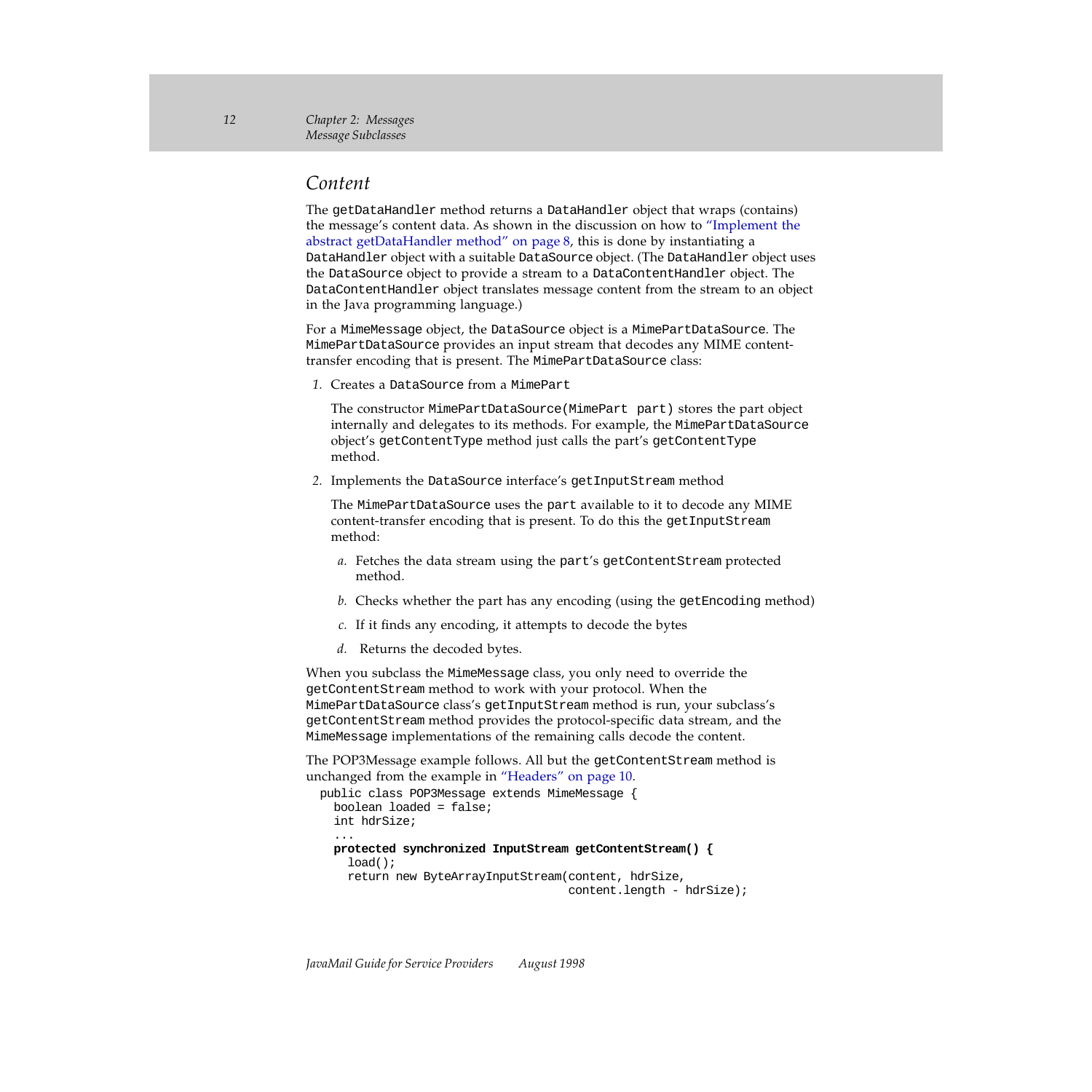```
 }
   ...
  private synchronized void load() {
    if (!loaded) {
       // Get message data (headers and content) and cache it
      content = POP3Command("RETR", msqno);
       // Open a stream to the cache
       InputStream is = new ByteArrayInputStream(content);
       // Setup "headers" field by getting the header data
      headers = new InternetHeaders(is);
       // Save header size to easily access msg content from cache
      hdrSize = content.length - is.available();
      loaded = true;
     }
   }
 }
```
When clients call the POP3Message class's getDataHandler, getContent, or getInputStream methods of a MimeMessage, the bytes they receive are already decoded.

#### *Multipart MIME Messages*

As discussed in ["The Structure of a Message" on page 3,](#page-6-0) messages can have a single content object or, indirectly, multiple content objects. The DataHandler of a MIME multipart message contains an object of class MimeMultipart from the javax.mail.internet package. Invoking the getContent method on a MIME multipart message typically returns this class.

You typically do not have to subclass the MimeMultipart class. The multipart DataContentHandler provided by the com.sun.mail.handlers package creates this object internally when it is given a DataSource. It is directed to do so by this entry in mailcap file in the JavaMail distribution:

```
multipart/*;; x-java-content-handler=\
com.sun.mail.handlers.multipart_mixed
```
Note that classes in the com.sun.mail package, and its subpackages, are not part of the JavaMail API. They are separate implementations of the API.

#### *Special Cases: Protocols that Provide Preparsed Data*

Some protocols, such as IMAP, provide preparsed data. In this case, you override most MimeMessage methods to avoid parsing the input stream. A MimeMessage subclass for a protocol like IMAP acts like an interface that models the MIME API.

For example, if multipart IMAP content is retrieved in the same way as multipart MIME content, the DataContentHandler re-parses the multipart data that has already been parsed at the server. To avoid the extra parse, you create a special type of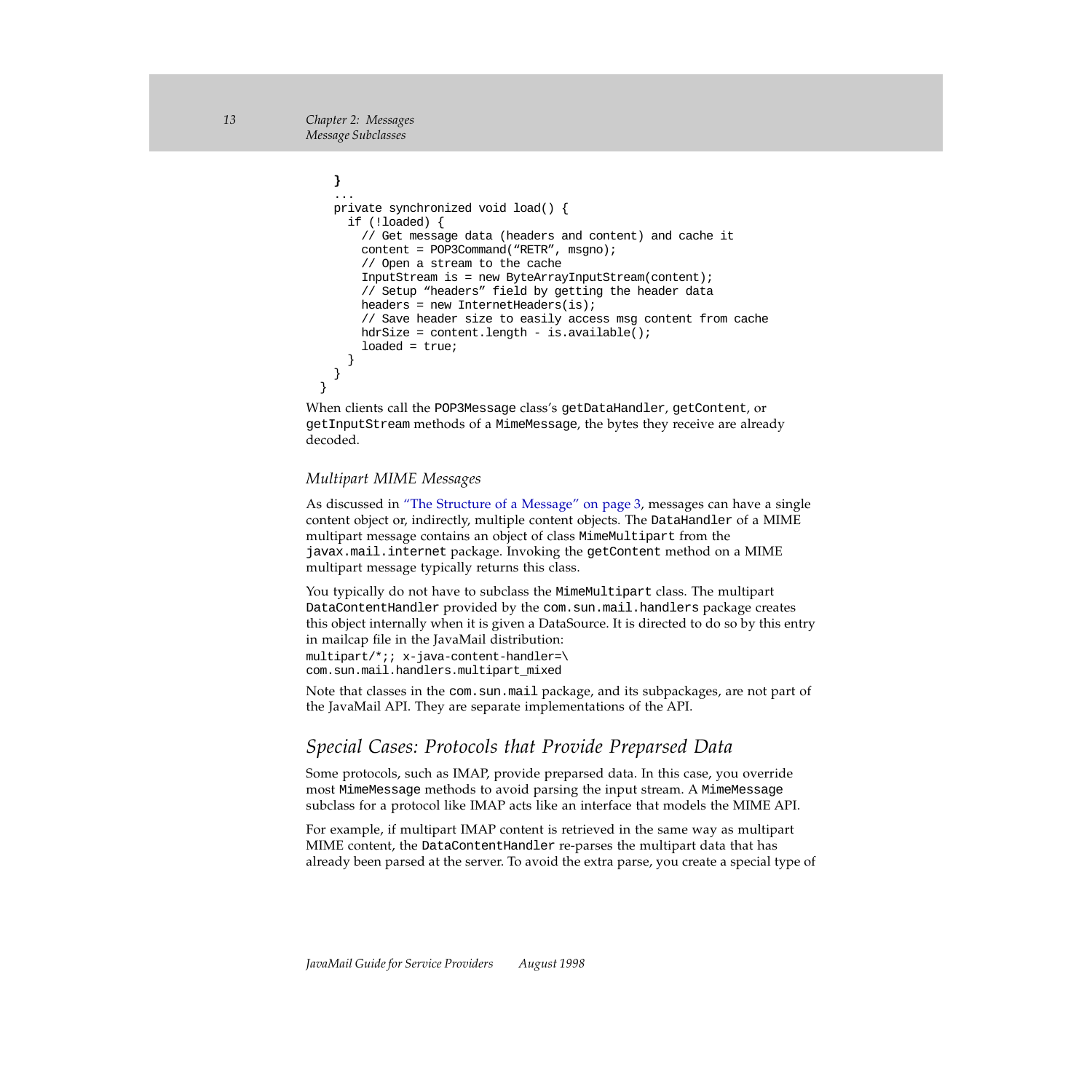DataSource - the MultipartDataSource, and pass that to the DataHandler. The DataHandler passes it on to the MultipartDataContentHandler, which avoids the parse if its DataSource is already of type MultipartDataSource.

So, an IMAPMessage's getDataHandler() method may be:

```
 public javax.activation.DataHandler getDataHandler()
    throws MessagingException {
   if (dh != null) return dh;
    if (myType.equals("multipart")) {
      dh = new DataHandler(new IMAPMultipartDataSource(this));
     } else {
      dh = new DataHandler(new IMAPDataSource(this));
     }
    return dh;
 }
```
The IMAPMultipartDataSource is a subclass of MultipartDataSource.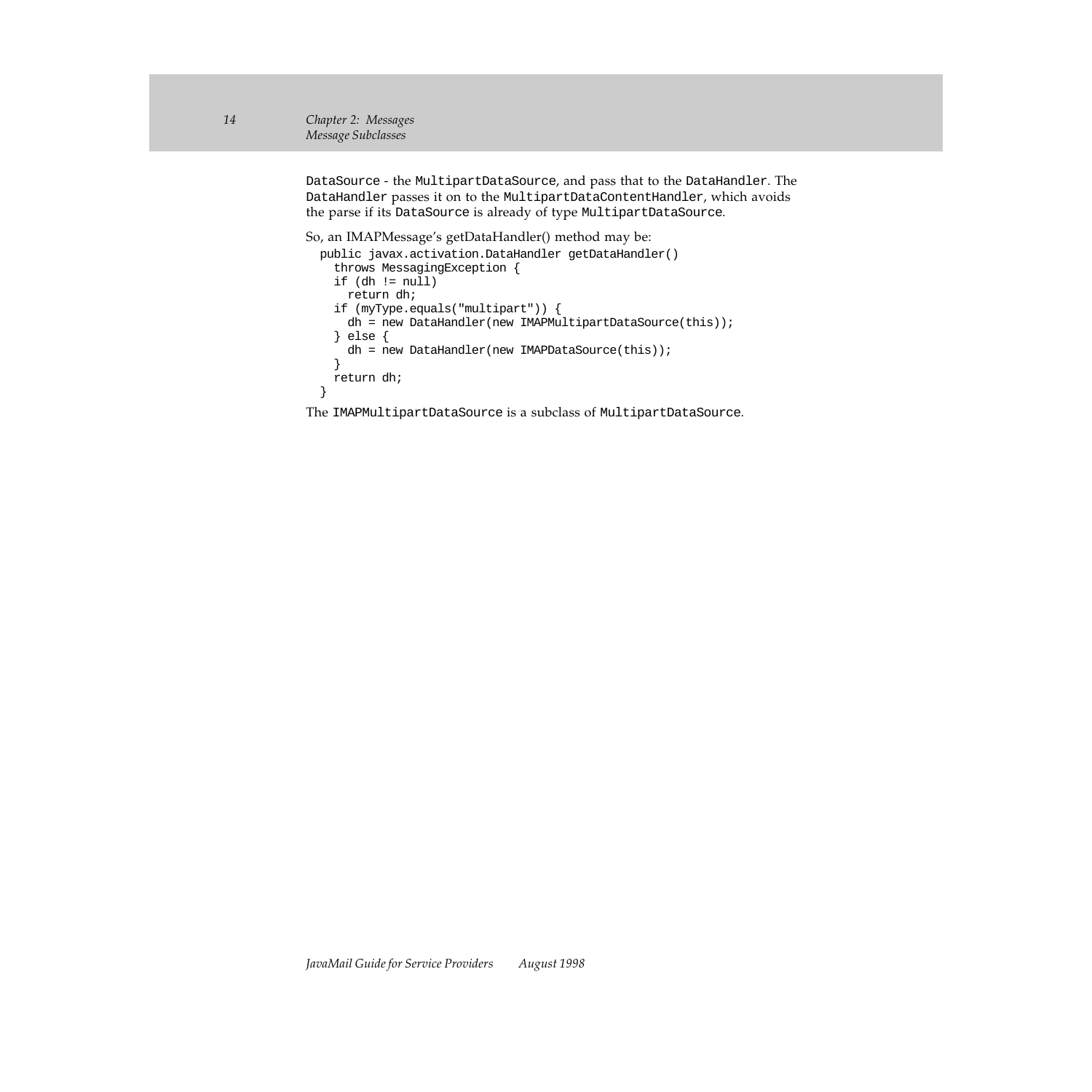# <span id="page-18-0"></span>*Chapter 3: Message Storage and Retrieval*

Users interact with message stores to fetch and manipulate electronic mail messages. This chapter discusses how to implement the classes that allow clients this access. If you are creating a JavaMail service provider that allows a client to send mail, but does not interface with a mail store, you do not have to implement this functionality.

To provide message storage and retrieval, you must implement some abstract classes:

- Store, which models the message database and the access protocol used to retrieve messages. Its implementation is discussed in "Store" on page 15.
- Folder, which represents a node in the message storage hierarchy used to organize messages. Its implementation is discussed in ["Folders" on page 17](#page-20-0).

# *Store*

The Store class models a message database and its access protocol. A client uses it to connect to a particular message store, and to retrieve folders (groups of messages).

To provide access to a message store, you must extend the Store class and implement its abstract methods. In addition, you must override the default implementation of at least one method that handles client authentication. The next sections cover how to write these methods. They begin with authentication, since it precedes retrieval when the provider is used.

#### *Authentication*

JavaMail provides a framework to support both the most common style of authentication, (username, passphrase), and other more sophisticated styles such as a challenge-response dialogue with the user. To furnish the (username, passphrase) style authentication in your provider, override the protocolConnect method. To use another style of authentication, you must override the version of the connect method that takes no arguments.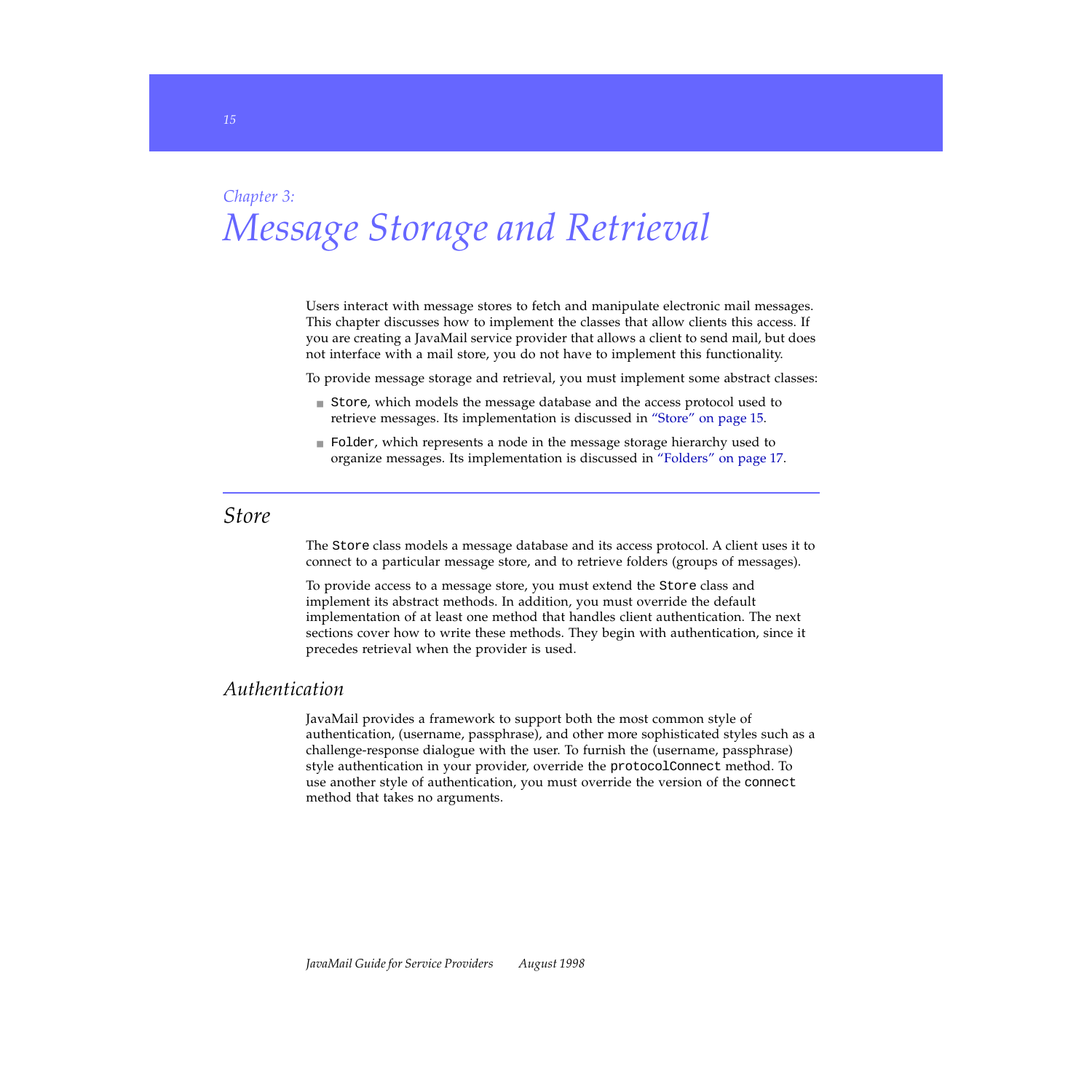### <span id="page-19-0"></span>*The* protocolConnect *Method*

The Store class provides a set of methods that establish a connection with a message store. Establishing a connection typically involves setting up a network connection to a host and authenticating the user with the message store installed on that host. The protocolConnect method handles these tasks.

The signature of the protocolConnect method is:

```
boolean protocolConnect(String host, int port,
                           String user, String password)
```
The method returns true if the connection and authentication succeed. If the connection fails, it throws a MessagingException. If the authentication fails, it returns false.

The default implementation of protocolConnect returns false, indicating that the authentication failed. You should provide an implementation that connects to the given host at the specified port, and performs the service-specific authentication using the given username and passphrase. The simplest implementation, for message stores that do not require authentication, merely has this method return true. An example of such a message store is one that is local file-based.

Note that clients do not call the protocolConnect method directly. Instead, the protocolConnect method is invoked when clients call one of the connect methods

#### *The* connect *Method*

To provide authentication schemes more sophisticated than (username, passphrase), you must override the version of the connect method that takes no arguments.

The connect method takes no arguments and uses an Authenticator object to obtain information from the user if the information is not already available. (The client provides the Authenticator object.)

It then uses that information to connect to the message store and authenticate the user. Finally, if the connection is successful, it delivers an OPENED ConnectionEvent. (For more information about events, see [Chapter 5: Events.](#page-32-0))

#### *Folder Retrieval*

A message store stores messages, and often allows users to further group their messages. These groups of messages are called folders, and are represented by the abstract class, Folder. The Store class provides abstract methods for allowing the user to retrieve a folder:

- getDefaultFolder
- getFolder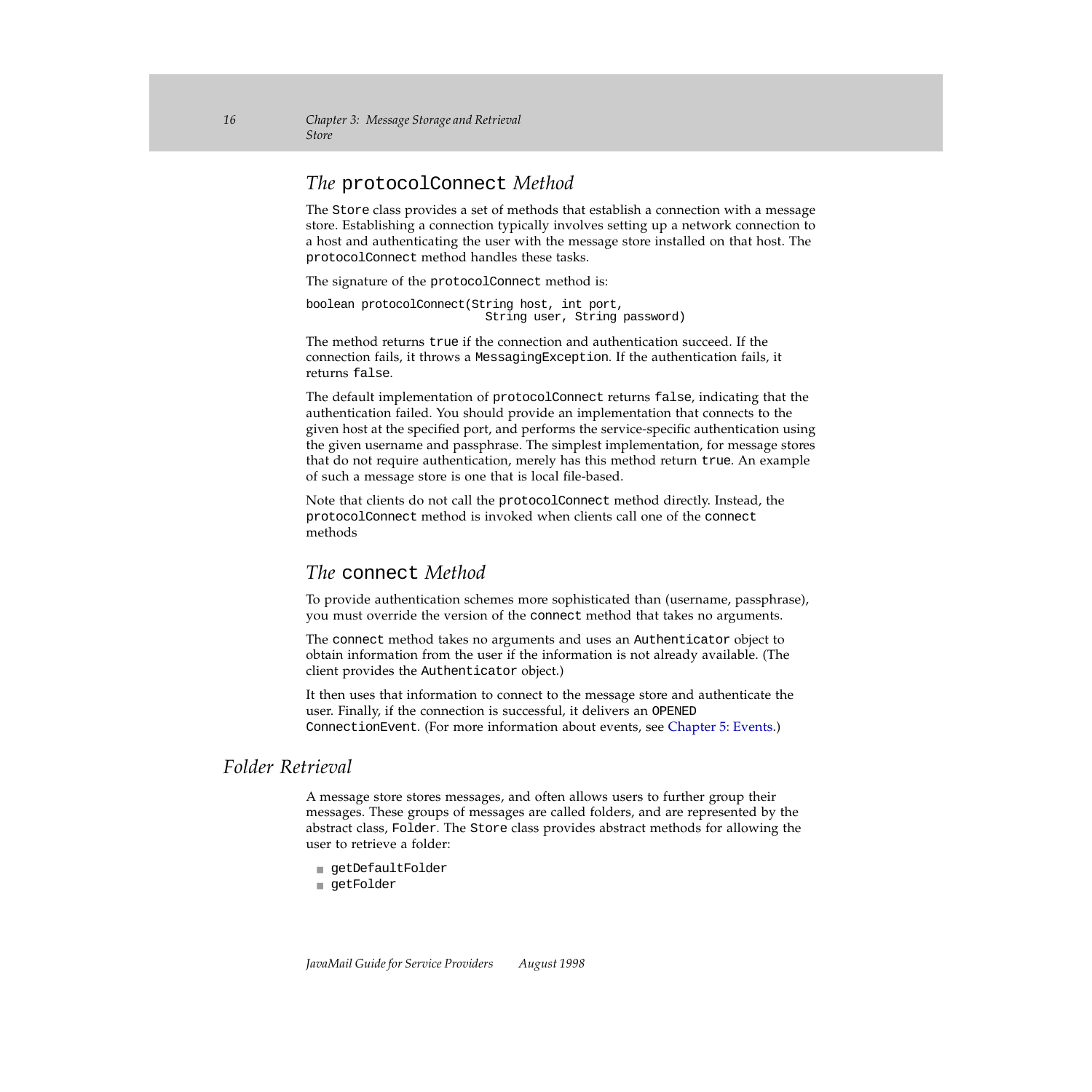<span id="page-20-0"></span>If you are unfamiliar with folders, please read "Folders" on page 17 before continuing with this section.

The getDefaultFolder method must return the default folder. The returned folder must be in a closed state. (This is the default initial state of a folder.)

The getFolder methods return the specified folders:

```
Folder getFolder(String name) 
Folder getFolder(URLName urlname)
```
These methods return the requested folders whether or not they exist in the store. (This is similar to the java.io.File API.) Do not validate the folder's existence in the getFolder methods.

The folders returned by the getFolder methods must be in a closed state. (The default initial state of a folder is closed.)

**Note –** The Store object should not cache Folder objects. Invoking the getFolder method multiple times on the same folder name must return that many distinct Folder objects.

# *Folders*

The Folder class models a node in a mail storage hierarchy. Folders can contain messages or subfolders or both. The following figure illustrates this:





Each user has a folder that has the case-insensitive name INBOX. Providers must support this name. Folders have two states: they can be closed (operations on a closed folder are limited) or open.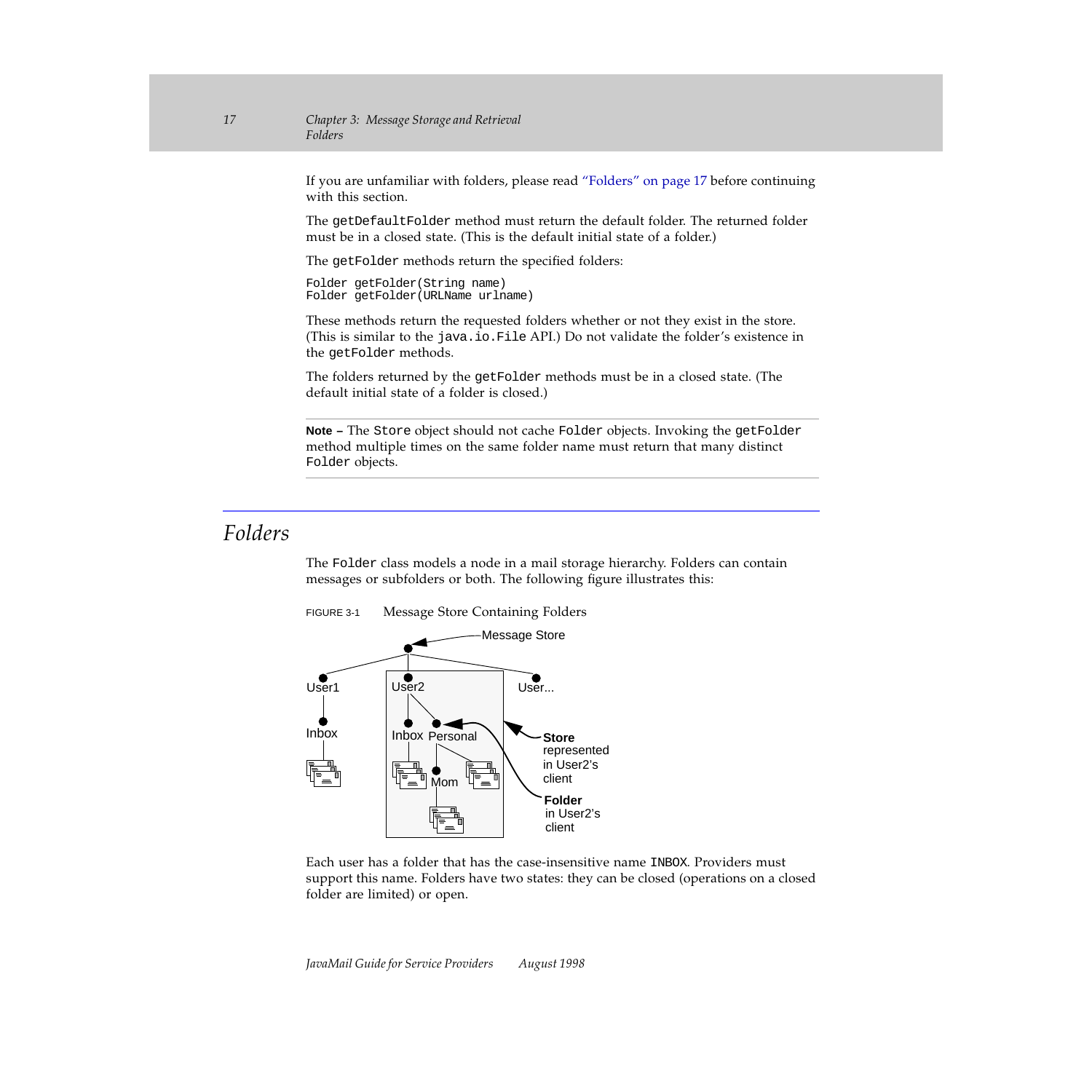<span id="page-21-0"></span>Since Folder is an abstract class, you must extend it and implement its abstract methods. In addition, some of its methods have default implementations that, depending on your system, you may want to override for performance purposes. This section covers many of the abstract methods that you must implement, and the methods whose default implementations you might want to override. It groups them in the following way:

- "Folder Naming": getName, getFullName, getSeparator
- "Folder State": open, close
- ["Messages Within a Folder"](#page-22-0): getMessage, getMessages, search, fetch
- ["Folder Management":](#page-26-0) getPermanentFlags, setFlags, appendMessages, copyMessages, expunge

#### *Folder Naming*

Each folder has a name. One such name is INBOX; You must support that name in a case-insensitive fashion. Typically, mail systems allow users to create and name other folders for organizing their messages, leading to a tree-like organization of electronic mail in the message store.

The Folder class has two abstract methods that return the name of a folder:

- getName
- getFullName

A folder's full name is the combination of its name and its ancestors' names. Each level in the hierarchy of the folder's full name is separated from the next by the hierarchy delimiter character. The hierarchy delimiter character is returned by the method getSeparator.

The getSeparator method is an abstract method; implement it to return a Folder's hierarchy delimiter. If your message store does not support a hierarchical storage structure, the getSeparator method must return the NUL character  $(\u0000)$ .

#### *Folder State*

Folders can be in one of two states: open or closed. Initially a folder is closed. The operations allowed on a closed folder are limited; in particular, very few message related operations are allowed. Having the initial state of folders be closed allows them to be created as light-weight objects, with no dedicated server connection required. For example, an IMAP provider can designate a single server connection as the "common" connection for all closed folders.

Folders are opened using the method:

public abstract void open(int mode)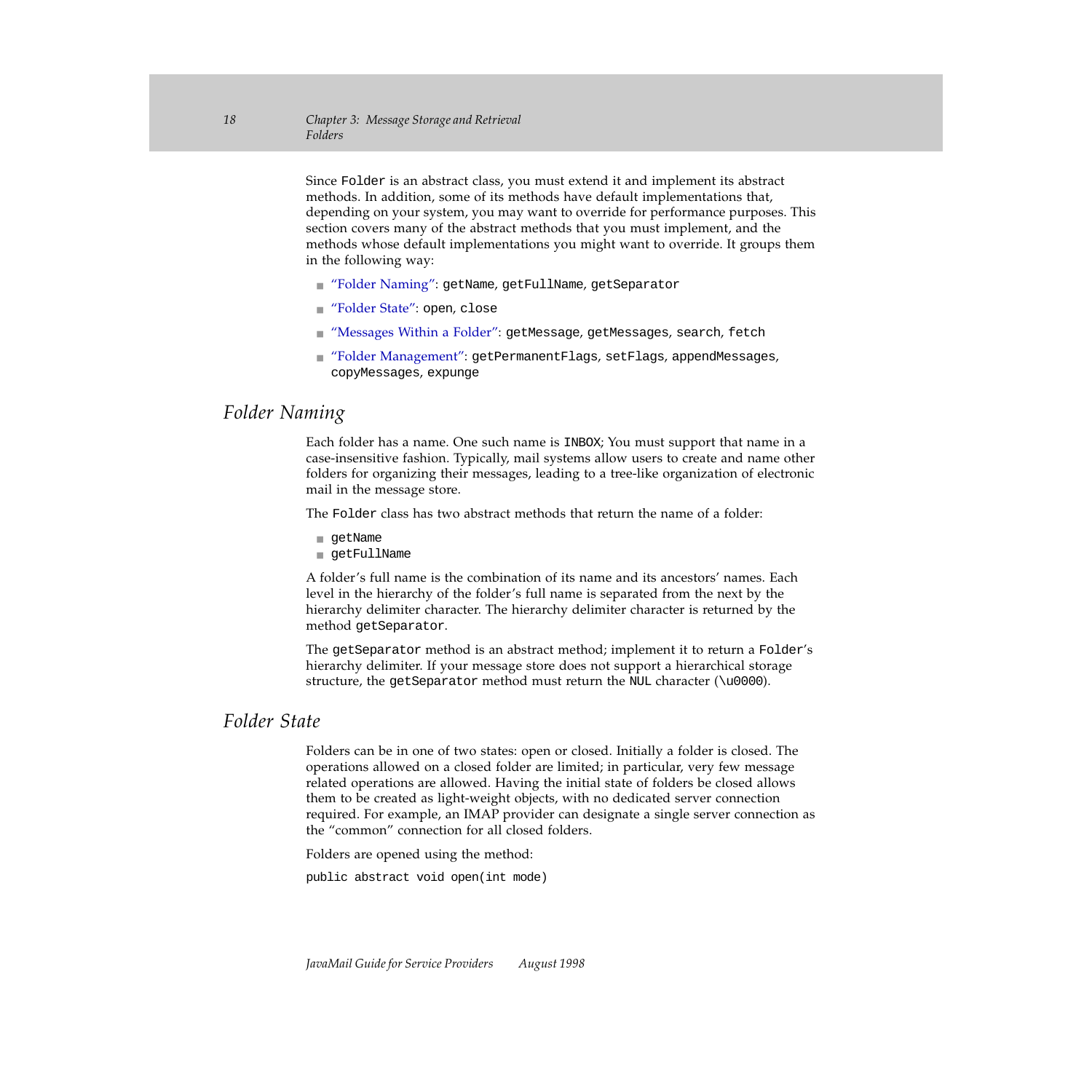<span id="page-22-0"></span>where mode is either READ\_ONLY or READ\_WRITE. These modes have the intuitive meanings: only a folder opened in READ\_WRITE mode can be modified. If this folder is opened successfully, you must deliver an OPENED connection event.

The effect of opening multiple connections to the same folder on a specific Store is implementation dependent. You can choose to allow multiple readers but only one writer, or you could allow multiple writers as well as readers.

Once a folder is open, a variety of message specific methods, such as getMessage, can be invoked on it. Implement the open method such that these operations can be successfully conducted after the method returns. For example, an IMAP provider might want to open a new connection to the server and issue the SELECT command to select this folder.

Open folders can be closed with the method:

public abstract void close(boolean expunge)

The close method on an open folder typically has the Folder object get rid of its message-cache, if it maintains one, and generally reset itself, so that its a light-weight object again. Invoking the close method on a closed folder should not have any effect.

The close method must indicate that the folder is closed even if it terminates abnormally by throwing a MessagingException. That is, you must still deliver a CLOSED connection event and make the Folder object such that calls to the isOpen method return false.

#### *Messages Within a Folder*

Folders can be viewed as presenting a resizable array of messages to a client. They allow the client to access a message based on its index within this array. The index is the message's sequence-number. Sequence numbers begin at one (1) and continue, incrementing by one, through the total number of messages in the folder. A Folder implementation typically employs a suitable collection class, such as Vector, to store messages.

This section discusses the abstract methods that the Folder class provides to clients for retrieving messages and the information they contain. It groups these methods as follows:

- ["Getting Messages"](#page-23-0)
- ["Searching Messages"](#page-24-0)
- ["Getting Message Data in Bulk"](#page-25-0)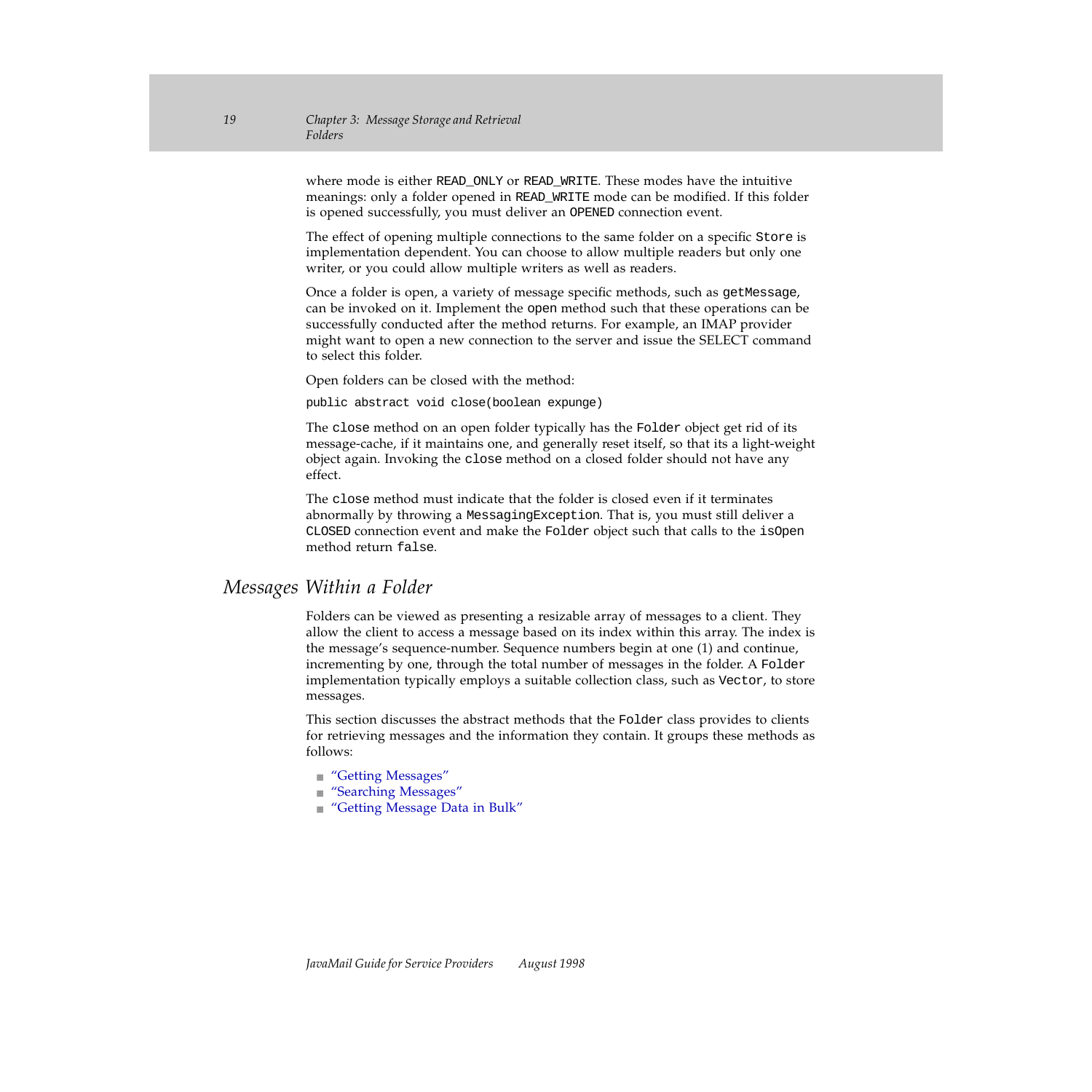### <span id="page-23-0"></span>*Getting Messages*

The Folder class provides two methods to get one or more messages from a folder: getMessage and getMessages.

*The* getMessage *Method*

The signature of the getMessage method is:

public abstract Message getMessage(int index)

Note that the getMessage method is abstract; you must provide an implementation for it. It returns the Message object with the given sequence number. Message numbers begin at one (1).

It is important that your implementation of the getMessage method does not return a completely filled (also called a *heavy-weight*) Message object. The client's expectation is that a Message object is just a "reference" to the message, so instead you should create Message objects that are almost empty (also called *light-weight*  messages). The client will fill it as content is needed by the user. For example, an IMAP implementation might create IMAPMessage objects that initially contain only the appropriate IMAP Sequence number or IMAP UID.

*The* getMessages *Methods*

The getMessages methods have the following signatures:

```
public Message[] getMessages() 
public Message[] getMessages(int[] msgnums) 
public Message[] getMessages(int start, int end)
```
The getMessages methods have default implementations that use getMessage to return the requested messages. The getMessages method, when given no parameters, returns all of the Message objects in the folder.

**Note –** Folder implementations should cache Message objects. This insures that if a client calls the getMessage method multiple times, the implementation will efficiently return the same Message object unless the client calls the expunge method.

Clients that use message-numbers as their references to messages will invoke the getMessage method quite often to get at the appropriate Message object. Creating a new Message object each time, instead of caching the messages, would be expensive in terms of memory and time.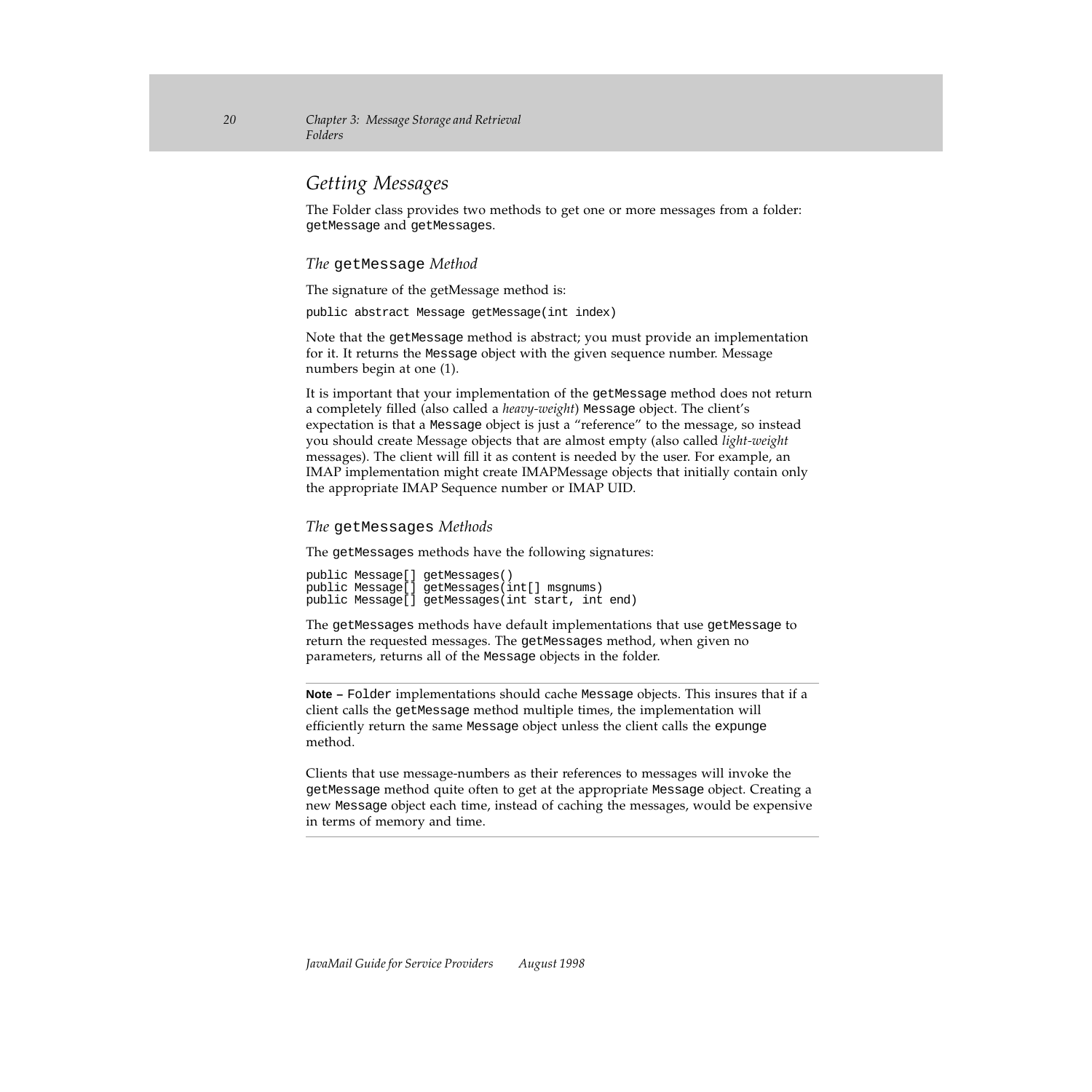# <span id="page-24-0"></span>*Searching Messages*

The Folder class provides search methods that return the messages that match the given search criteria. The signatures of the methods are shown below. The first search method shown, which takes only a SearchTerm argument, applies the search criteria to each message in the folder. The second search method shown applies the search criteria to the specified messages.

Message[] search(SearchTerm term) Message[] search(SearchTerm term, Message[] msgs)

Default implementations are provided for both search methods. The default implementations do client-side searching by applying the given SearchTerm on each Message and returning those messages that match.

If your message store supports server-side searching, you can override the default implementation to take advantage of it. Your implementation should

#### **1. Construct a search expression corresponding to the SearchTerm provided.**

The client uses SearchTerm objects to construct a tree of terms that represent a search criteria. For example, the tree shown below represents a search for messages from "manager" that contain the word "deadline" in the subject:



Traverse the search-tree specified by the given SearchTerm to construct the search expression for the server-side search.

#### **2. Use the constructed search expression on the server.**

For example, an IMAP provider will convert the SearchTerm into an IMAP search sequence and pass it on to the IMAP server.

If the SearchTerm is too complex, or contains a subclass of the SearchTerm class that the client has defined, you can either throw a SearchException or use the default implementation of client-side searching by calling super.search

#### **3. Return light-weight** Message **objects.**

To repeat the example given [on page 20](#page-23-0), an IMAP implementation might return IMAPMessage objects that initially contain only the appropriate IMAP Sequence number or IMAP UID.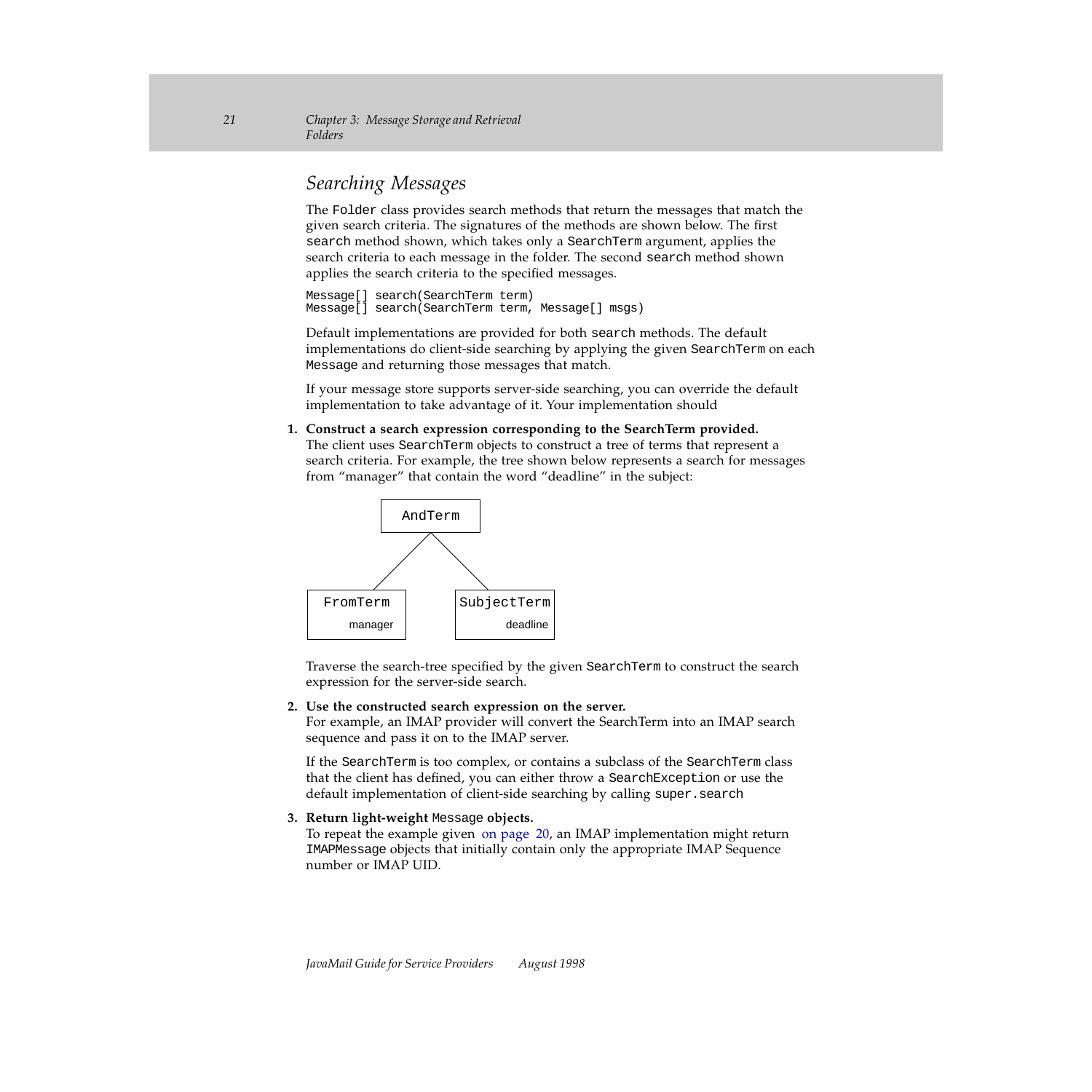# <span id="page-25-0"></span>*Getting Message Data in Bulk*

As mentioned in the previous sections, a Message object should start out as a lightweight reference to the corresponding message. The client invokes methods to fill in the message as the data is required.

To help deliver message content, certain server-based message access protocols, such as IMAP, allow batch fetching of message attributes for a range of messages in a single request. The Folder class provides a fetch method to allow service providers to take advantage of this capability; check your service provider's documentation.

The fetch method takes an array of Message objects and a FetchProfile object as arguments. Its signature is:

public void fetch(Message[] msgs, FetchProfile fp)

The FetchProfile object lists the message attributes to be obtained for the messages. The fetch method, if a service provider supports getting message data in bulk, gets the requested attributes and stores them in the Message objects.

If your access protocol allows batch fetching of message attributes, then you should override this method to allow clients to take advantage of it. The default implementation of the fetch method returns without doing any work.

When clients call the fetch method, they provide a FetchProfile with the names of the items to be obtained. The items can be pre-defined FetchProfile attributes, the names of header-fields, or both. The currently defined attributes are:

- ENVELOPE—This includes the common "toplevel" attributes of a message. These are generally the main addressing attributes - From, To, Cc, Bcc, Reply-To, Subject and SentDate. GUI Mailers usually display a subset of these items in header-list window, so a provider must attempt to include at least these items. For example, an IMAP provider will include the ENVELOPE data item.
- $\blacksquare$  CONTENT INFO—This specifies information about the content of the message, including the ContentType, ContentDisposition, Size and LineCount. For example, an IMAP provider will include the BODYSTRUCTURE data item.
- FLAGS—This specifies the flags for a message. (More information on flags is provided in ["Handling Message Flags"\)](#page-27-0)

Your implementation of the fetch method should support the FetchProfile attributes appropriate for your system.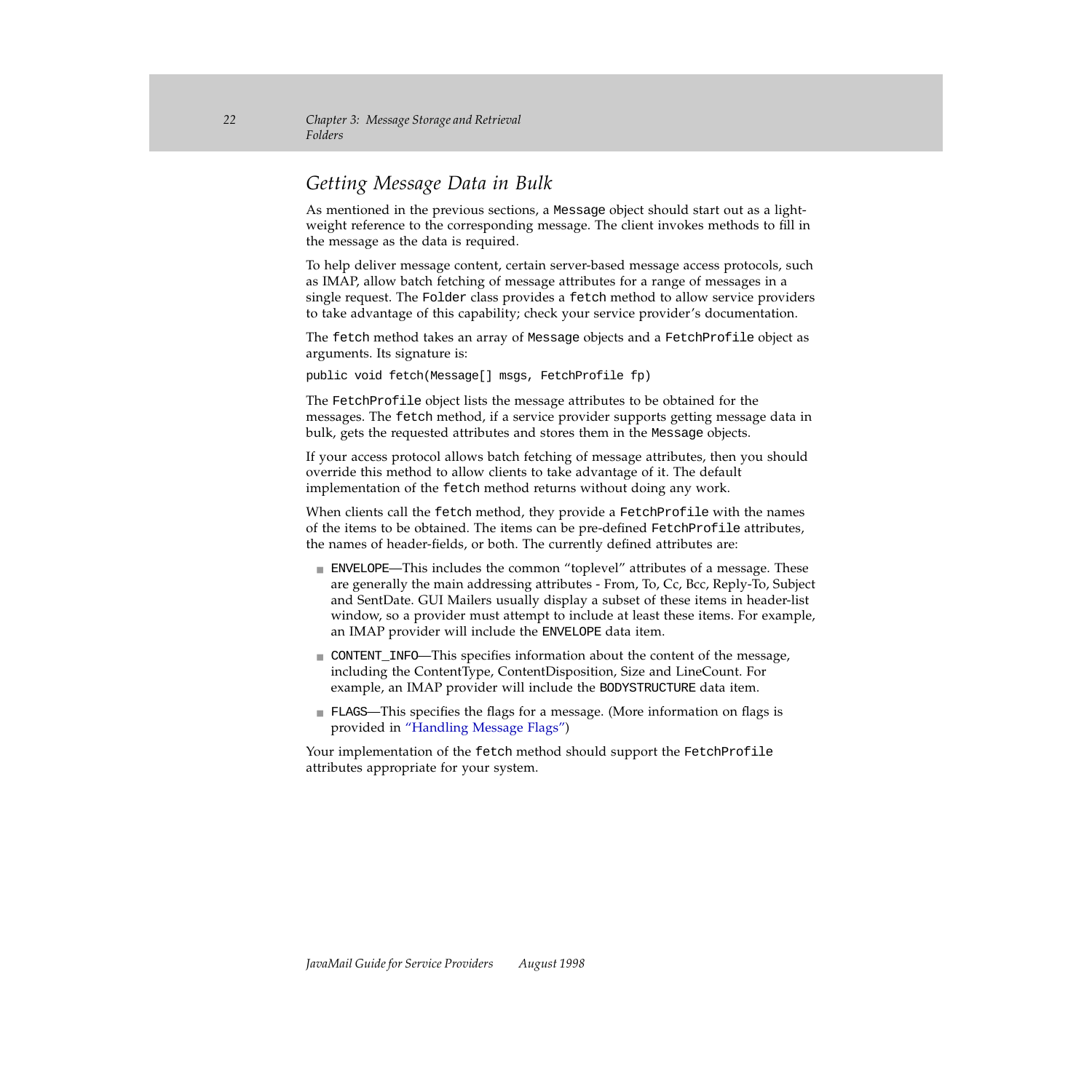#### <span id="page-26-0"></span>*Folder Management*

This section discusses the abstract methods that the Folder class provides to clients for manipulating a group of messages in a folder. It groups these methods as follows:

- "Appending and Copying Messages"
- "Expunging Messages"
- ["Handling Message Flags"](#page-27-0)

# *Appending and Copying Messages*

The Folder object provides an abstract appendMessages method. Your implementation should add the given messages onto the end of this folder's messages and deliver a MessageCountEvent if possible. Note that the append operation is valid on a closed folder.

Some or all of the Message objects might belong to the same Store as this Folder. If your system can optimize the append operation by doing server-side copies, you might want to check for and handle this special case.

The copyMessages method copies the specified messages from this folder to the destination folder. There is a default implementation for this method that uses the appendMessages method to do the copy. If your system supports server-side copy, make sure that this operation employs that optimization, either by overriding this method or by implementing the appendMessages method to handle this case.

# *Expunging Messages*

The Folder object provides an abstract expunge method. Your implementation should:

- Remove all messages that are marked deleted (i.e, have their DELETED flag set) from the folder and set the values of those messages' expunged fields to true.
- Renumber the messages in the folder that occur after an expunged message so that their sequence-numbers match their index within the folder. For example, if messages A and C are removed due to the expunge method being invoked, the remaining messages (B, D and E) are renumbered suitably:

```
A (1) |B (2) |C (3) |D (4) |E (5)| Folder before invoking the expunge method
```
 $B(1)$   $D(2)$   $E(3)$  Folder after invoking the expunge method

■ Send one or more MessageCountEvents to notify listeners about the removal of the messages. When you call the notifyMessageRemovedListeners method, its boolean argument, removed, must be set to true.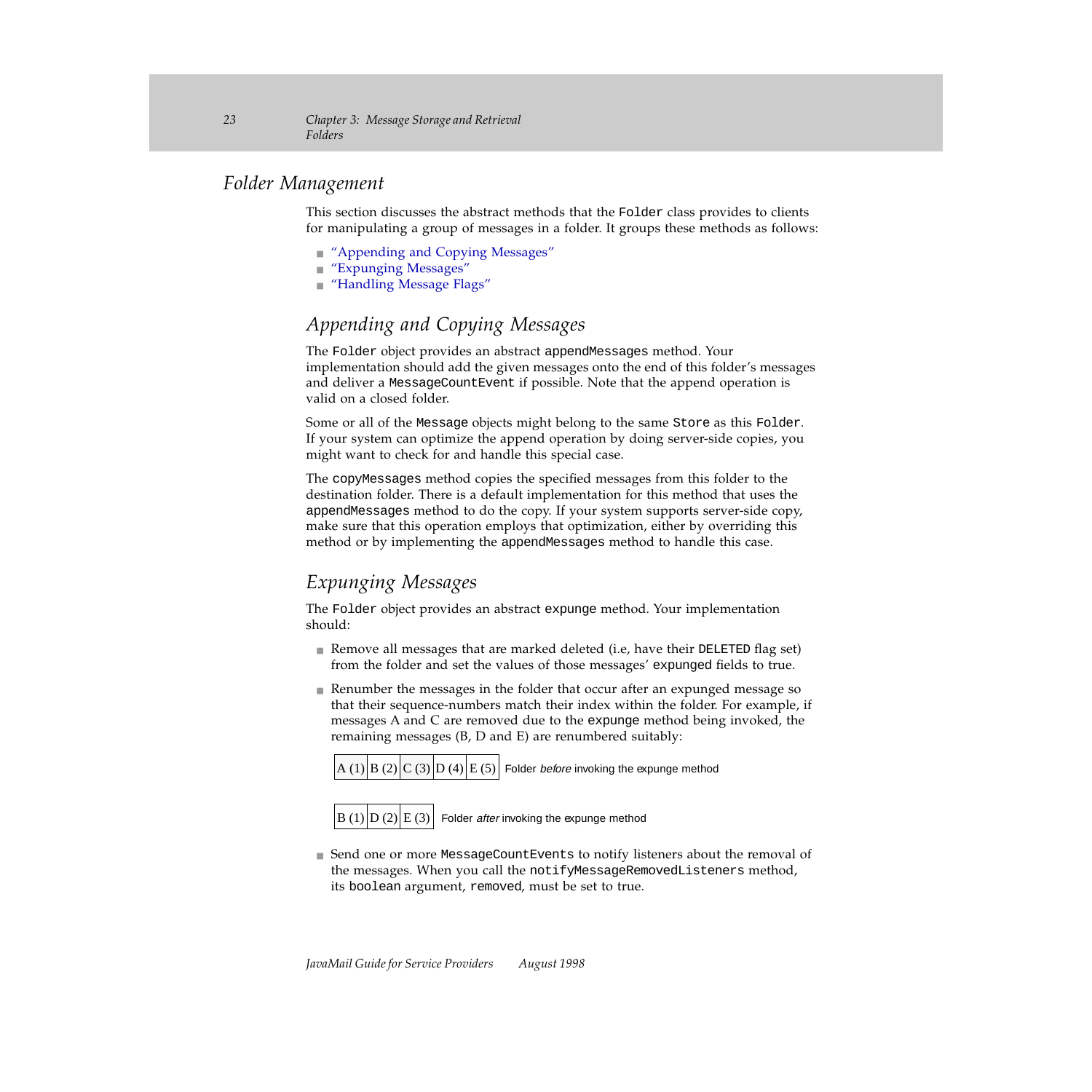<span id="page-27-0"></span>Only the getMessageNumber and isExpunged methods are valid on an expunged Message object.

Some messaging systems support shared folders that can be accessed and modified from multiple sessions at the same time. In such cases, multiple open Folder objects can correspond to the same physical folder. An expunge operation on one of those Folder objects removes all deleted messages from the physical folder. However, the other folders must *not* remove the corresponding Message objects from *their* lists. They should mark those messages as expunged, so that any direct method on those Messages will fail. They may also fire MessageCountEvents (with the removed boolean flag set to false) to notify listeners about the removal. In essence, those Folders will continue to present the same, unchanged array of Messages to their clients. The array is purged and messages are renumbered only when the expunge method is directly invoked.

Refer to Section 6.2.3 in the JavaMail 1.1 Specification document for the rationale for this behavior.

# *Handling Message Flags*

Flags are indicators of message state stored with a message. The set of flags associated with a message is represented by a Flags object; individual flags are represented by the Flags.Flag object. The flags represented by the Flags.Flag class include ANSWERED, DELETED, DRAFT, FLAGGED, RECENT, SEEN, and USER. (The USER flag means that this folder supports user-defined flags.)

The Folder class provides the getPermanentFlags method and the setFlags methods for handling flags. This section first covers the getPermanentFlags method, then the setFlags methods.

The getPermanentFlags method is abstract:

public abstract Flags getPermanentFlags()

Your implementation should return a Flags object that contains every Flags. Flag that your system supports.

The setFlags methods have default implementations to set the specified flags on a given range of messages. They set the flags on each Message object individually (after obtaining the message by calling the getMessage method, if necessary) and send the appropriate MessageChangedEvent.

Most message stores provide a call in their API to efficiently set flags on a group of messages. If your system does this, consider overriding the default implementations of the setFlags methods to make use of the server-side optimization.

If you override the setFlags methods, be sure that the methods that operate on sequence-numbers do *not* abort the operation if any sequence-number refers to an expunged message. Instead of aborting, your implementation should continue operating on the rest of the messages.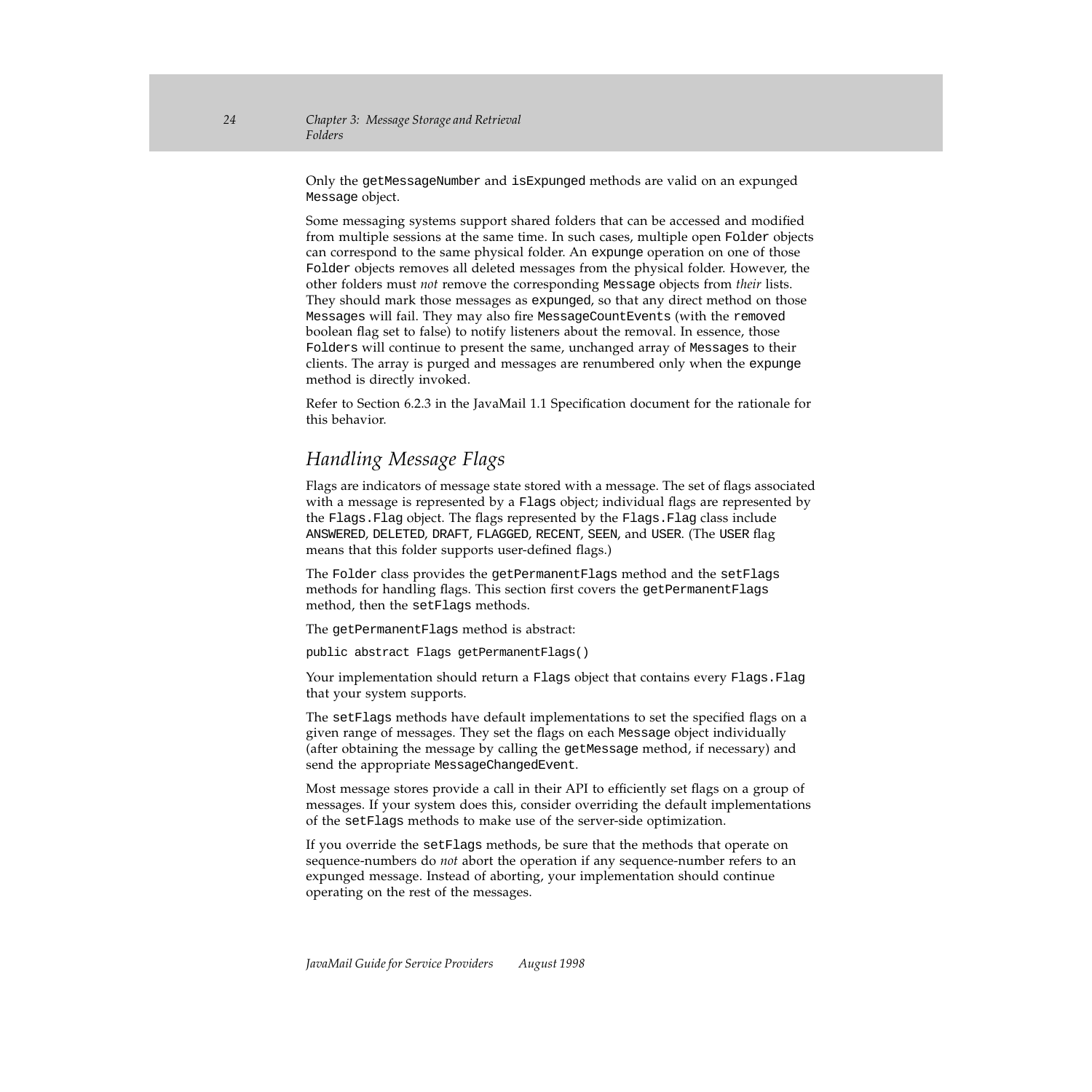# <span id="page-28-0"></span>*Chapter 4: Message Transport*

The JavaMail API provides the ability for users to send electronic mail messages. This chapter describes how to furnish a JavaMail service provider of a message transport system. If you are creating a JavaMail service provider that allows a client to access a mail server but does not handle sending mail, you do not have to implement this functionality.

To provide a message transport system, you must,

- Provide a Transport implementation (See "Transport" on page 25.)
- Provide an Address subclass [\(See "Address" on page 27.](#page-30-0))

# *Transport*

The function of the Transport class is to send (transport) messages; it is an abstract class. To implement a specific transport protocol:

- Subclass the Transport class;
- Implement the Transport class's abstract method, sendMessage;
- Override the default implementation of the Transport class's protocolConnect method.

#### *The* sendMessage *Method*

The Transport class provides static methods that applications use to send messages. The default implementations of these methods call the abstract method sendMessage to do the actual transmission. The sendMessage method has the following signature:

```
■ public abstract
        void sendMessage(Message m, Address[] address)
             throws MessagingException
```
To implement this method, follow these steps: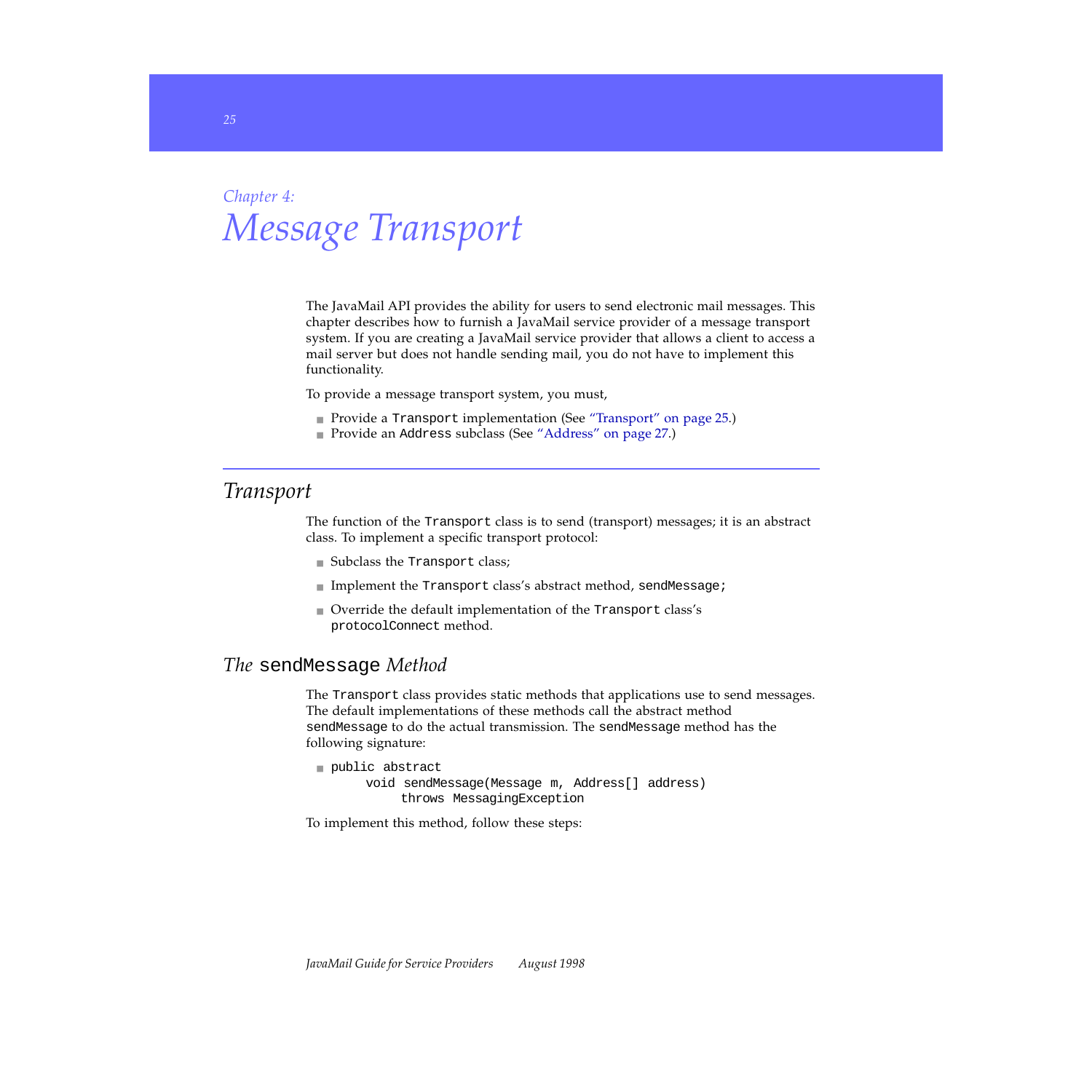#### <span id="page-29-0"></span>**1. Check the type of the given message.**

Typically, a service provider handles only certain types of messages. For example, an SMTP provider typically sends MimeMessages. In the face of an unknown message type, you can have sendMessage either fail and throw a MessagingException, or you can try to coerce it into a known type and send it.

#### **2. Transmit the message**

Get the byte stream of the message, and transmit the message using its writeTo method.

#### **3. Send a TransportEvent**

The TransportEvent indicates the delivery status of the message. The possible event types are MESSAGE\_DELIVERED, MESSAGE\_NOT\_DELIVERED and MESSAGE\_PARTIALLY\_DELIVERED. For more information about events, see [Chapter 5: Events.](#page-32-0)

#### **4. Throw an exception if the delivery is unsuccessful**

If the delivery fails, completely or partially, you must throw a suitable MessagingException or SendFailedException.

#### *The* protocolConnect *Method*

The Transport class provides methods for applications to call that establish a connection with a transport. The methods, called connect, have default implementations that establish a connection by calling the protocolConnect method. You must override the protocolConnect method.

The signature of the protocolConnect method looks like this:

```
■ protected
     boolean protocolConnect(String host, int port,
                               String user, String password)
```
The method returns true if the connection and authentication succeed. If the connection fails, it throws a MessagingException. If the authentication fails, it returns false.

The default implementation of protocolConnect returns false, indicating that the authentication failed. You should provide an implementation that connects to the given host at the specified port, and performs the transport-specific authentication using the given username and password.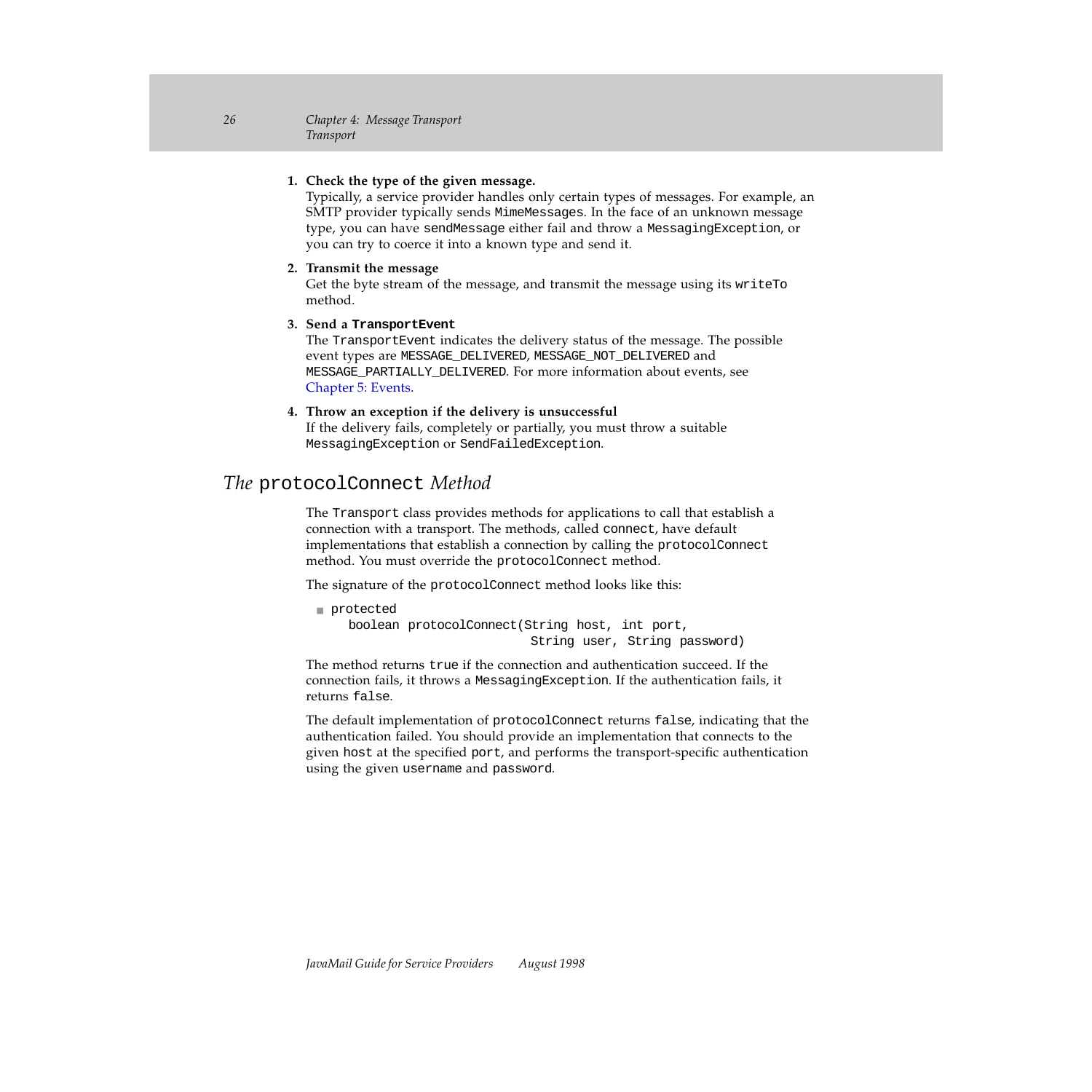# <span id="page-30-0"></span>*Address*

The Address class is an abstract class. Subclasses provide specific implementations. Every Address subclass has a type-name, which identifies the address-type represented by that subclass. For example, the javax.mail.internet.InternetAddress subclass has the type-name: rfc822.

The type-name is used to map address-types to Transport protocols. These mappings are set in the address.map registry. For example, the default address.map in the JavaMail package contains the following entry:

rfc822=smtp

Setting up the address-type to transport-protocol mapping is covered in [Chapter 6: Packaging](#page-34-0), [Step 5.](#page-35-0)

The Address-type to Transport mapping is used by JavaMail to determine the Transport object to be used to send a message. The getTransport(Address) method on Session does this, by searching the address.map for the transportprotocol that corresponds to the type of the given address object. For example, invoking the getTransport(Address) method with an InternetAddress object, will return a Transport object that implements the smtp protocol.

An Address subclass may also provide additional methods that are specific to that address-type. For example, one method that the InternetAddress class adds is the getAddress method.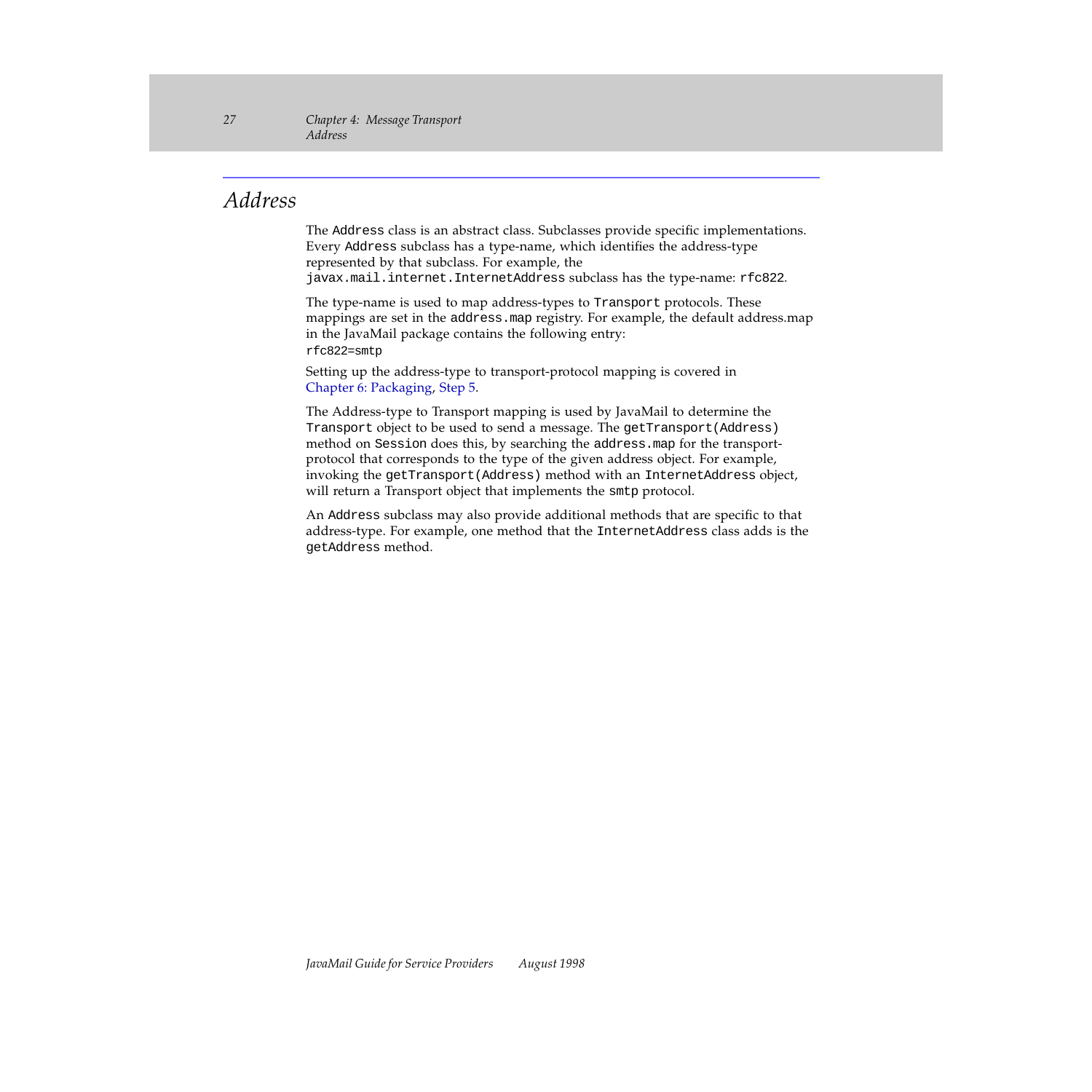*28 Chapter 4: Message Transport Address*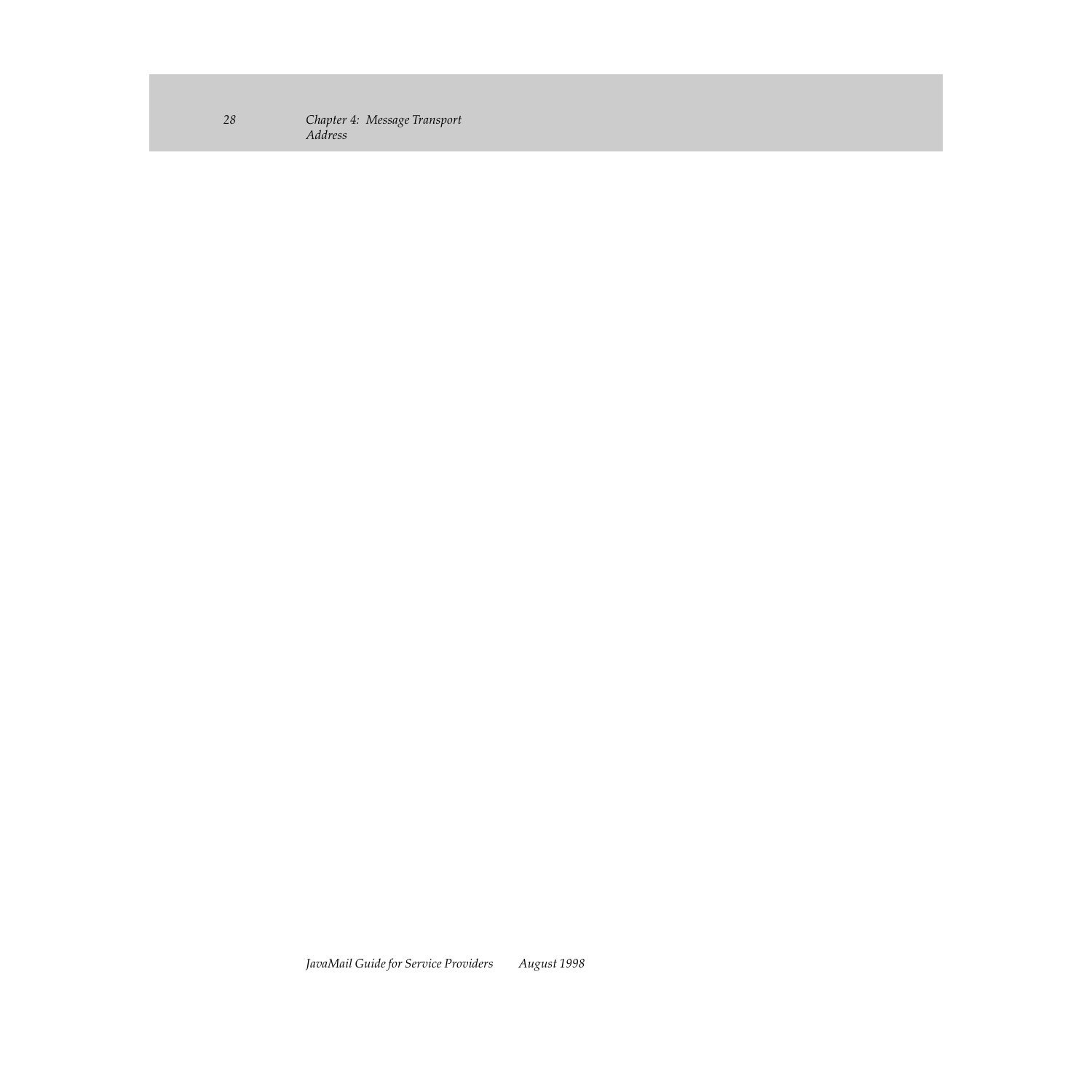# <span id="page-32-0"></span>*Chapter 5: Events*

The Store, Folder and Transport classes use events to communicate state changes to applications. The documentation for the methods of these classes specify which events to generate. A compliant provider must broadcast these events.

To broadcast an event, call the appropriate notifyEventListeners method. For example, to manage MessageCountEvents for new mail notification, your Folder subclass should call the notifyMessageAddedListeners(msgs) method. (It is best to use the default implementations of the NotifyEventListeners methods, because they dispatch their events in an internal event-dispatcher thread. Using a separate thread like this avoids deadlocks from breakage in the locking hierarchy.)

Every event generated by the Store, Folder and Transport classes also has associated addListener and removeListener methods. Like the notifyEventListeners methods, these methods already have useful implementations. A programmer using your service provider implementation calls the appropriate addEventListener and removeEventListener methods to control which event notifications are received.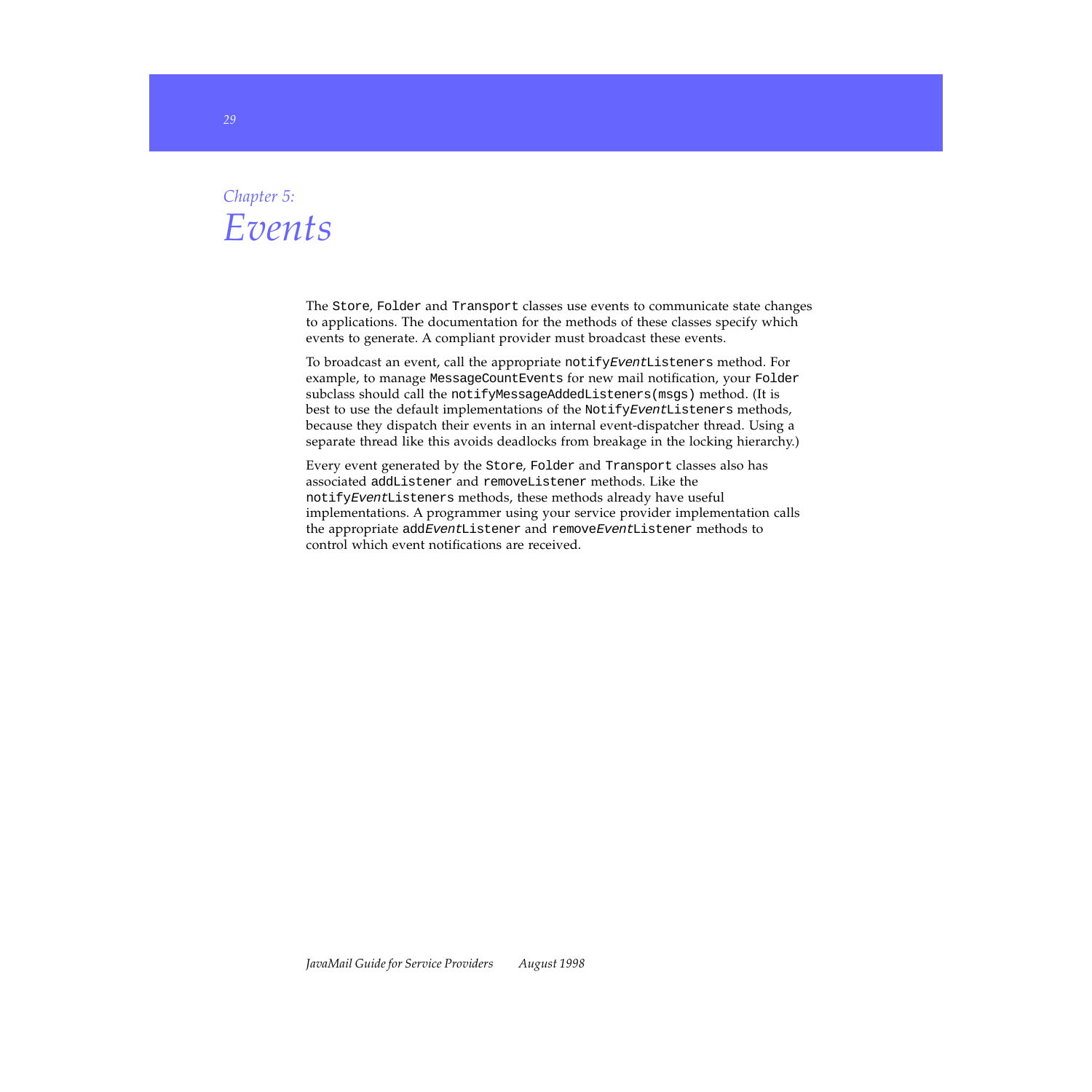*JavaMail Guide for Service Providers August 1998*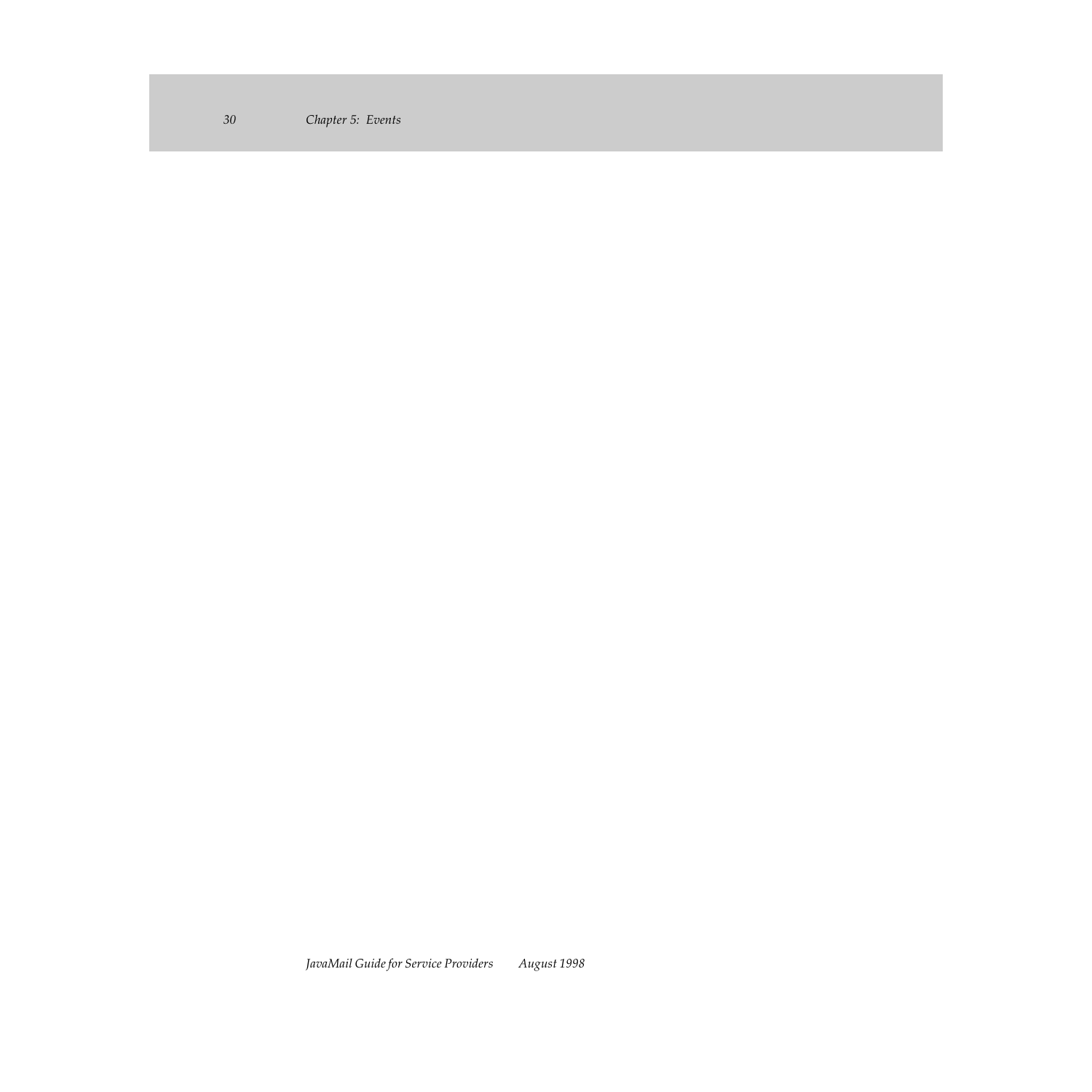<span id="page-34-0"></span>

Provider software must be packaged for use by JavaMail clients. To do this:

#### **1. Choose a suitable name for your package**

The recommended way of doing this is to reverse your company domain name, and then add a suitable suffix. For example, Sun's IMAP provider is named com.sun.mail.imap.

#### **2. Make sure that your key classes are public**

If you provide access to a message store, your Store subclass must be a public class. If you provide a way to send messages, your Transport subclass must be a public class. (This allows JavaMail to instantiate your classes.)

#### **3. Bundle your provider classes into a suitably named jar file**

The name of the jar file should reflect the protocol you are providing. For example, an NNTP provider may have a jar file named nntp.jar. Refer to a suitable Java programming language book for details on how to create jar files.

Because your jar file must be included in an application's classpath so that it can be found by the application's classloader, include the name of your jar file in the documentation for your provider. Mention that the application's classpath should be updated to include the location of the jar file.

#### **4. Create a registry entry for the protocol your implementation provides**

A registry entry is a set of attributes that describe your implementation. There are five attributes that describe a protocol implementation. Each attribute is a name-value pair whose syntax is name=value. The attributes are separated by semicolons  $(i)$ . The attributes are: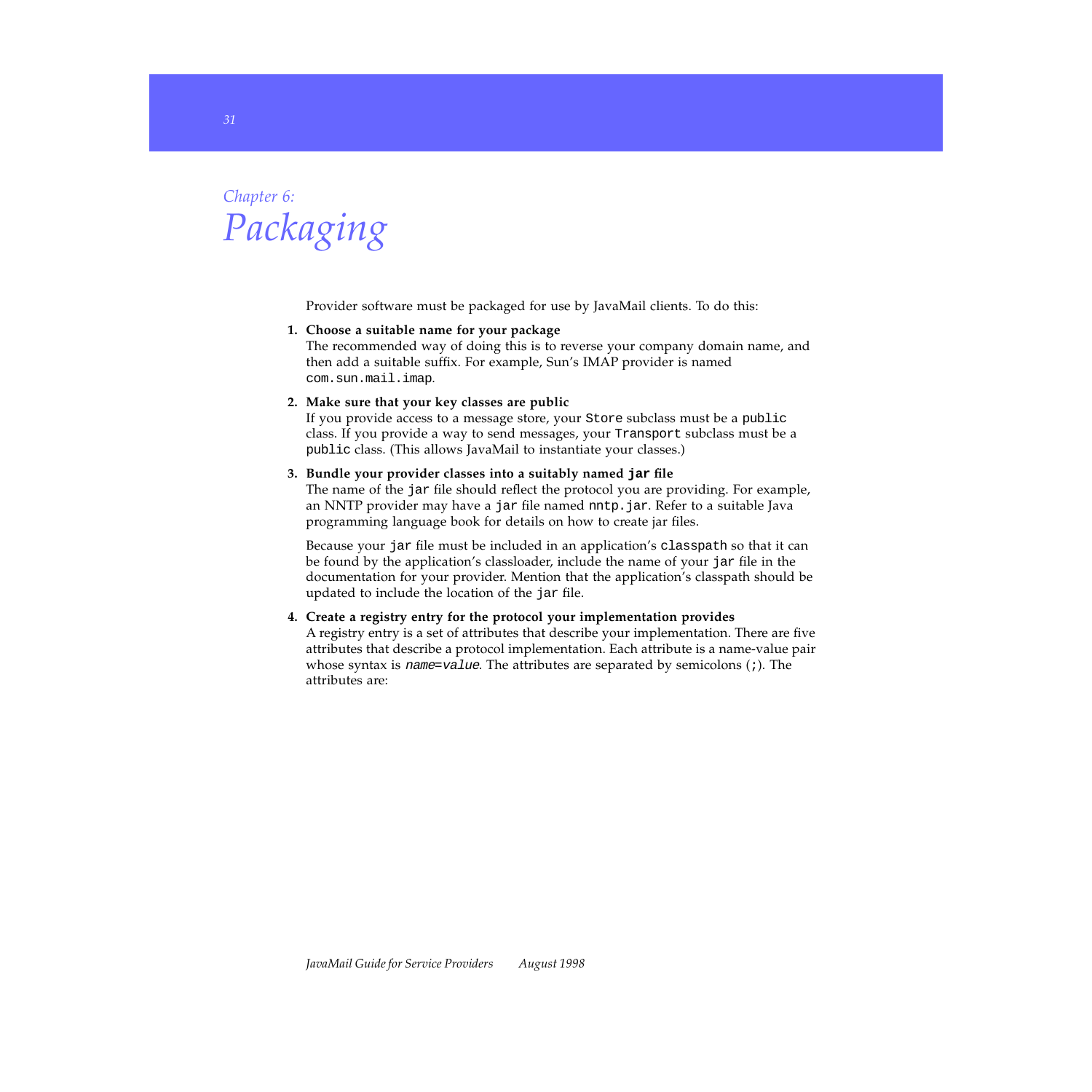| <b>Attribute Name</b> | Description of the Attribute Value                                                  |
|-----------------------|-------------------------------------------------------------------------------------|
| protocol              | Name assigned to the protocol, such as imap                                         |
| type                  | Type of protocol: either the value store or the value transport                     |
| class                 | Full name of the class, including its package, that implements this<br>protocol     |
| vendor                | Optional entry: a string identifying yourself or your organization as the<br>vendor |
| version               | Optional entry: a string identifying the version number of this<br>implementation   |

#### <span id="page-35-0"></span>TABLE 6-1 Attributes in a JavaMail Resource File

For example, an entry for a POP3 provider from FOOBAR.com looks like this:

 protocol=pop3; type=store; class=com.foobar.pop3.POP3Store; vendor=FOOBAR

The users or administrators of a JavaMail application place your registry entry into a registry, either manually or using a configuration tool. This installs your provider into the client's JavaMail system.

A registry is comprised of resource files. The name of the file that holds your entry is called javamail.providers. JavaMail searches resource files in the following order:

- *1. java.home*/lib/javamail.providers
- *2.* META-INF/javamail.providers

In the documentation that you provide to users, provide your registry entry and request that it be placed in one of the two files listed above.

#### **5. Create any mapping from an address type to your protocol**

If you are providing an implementation that allows applications to send mail, you must create a mapping between the types of addresses that your implementation can deliver and your protocol. The mapping has the format addressType=protocol, where

- addressType is the string returned by your Address subclass's getType method
- protocol is the value of the protocol attribute that you provided in the [Step 4.](#page-34-0)